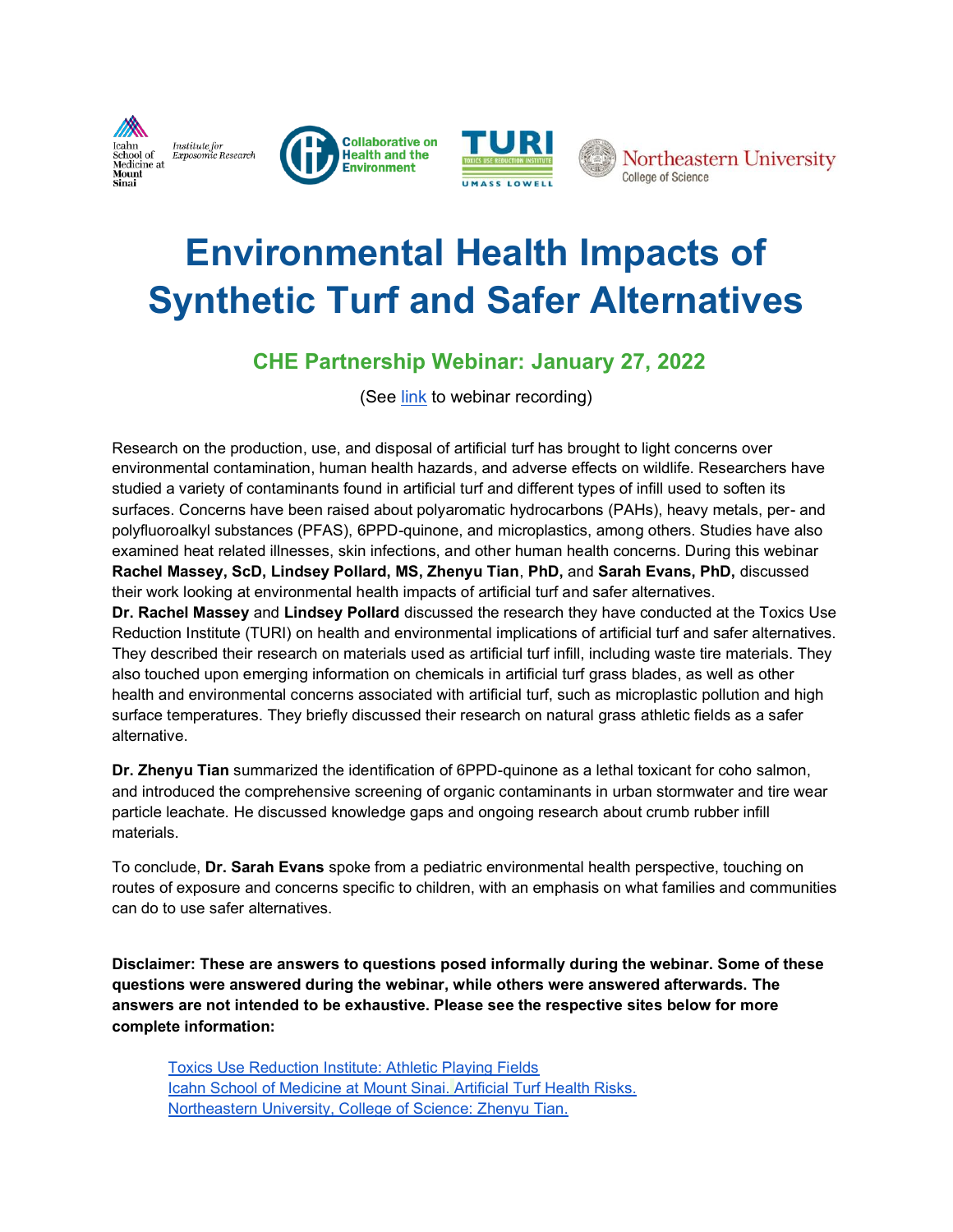#### **Table of Contents**

#### **HAZARDS**

- PFAS
- [Heat/Drought](#page-3-0)
- [Injuries](#page-5-0)
- [Human Health Impacts](#page-5-1)
- [Children](#page-21-0)

#### ENVIRONMENTAL CONCERNS / INFILL

- [Infill](#page-7-0)
- [Tire Crumb/ 6PPD](#page-10-0)
- [Microplastics](#page-11-0)
- [Disposal/Recycling](#page-18-0)

#### SAFER ALTERNATIVES

- [Safer Alternatives](#page-24-0)
- Grass

#### **Policy**

- <u>[Policy](#page-22-0)</u>
- Policy [EPA study/infills/tire crumb](#page-23-0)
- **Policy [Community](#page-18-1)**

#### **OTHER**

- [Accessibility](#page-16-0)
- [Turf Costs & Related Topics](#page-16-1)
- [Playgrounds](#page-20-0)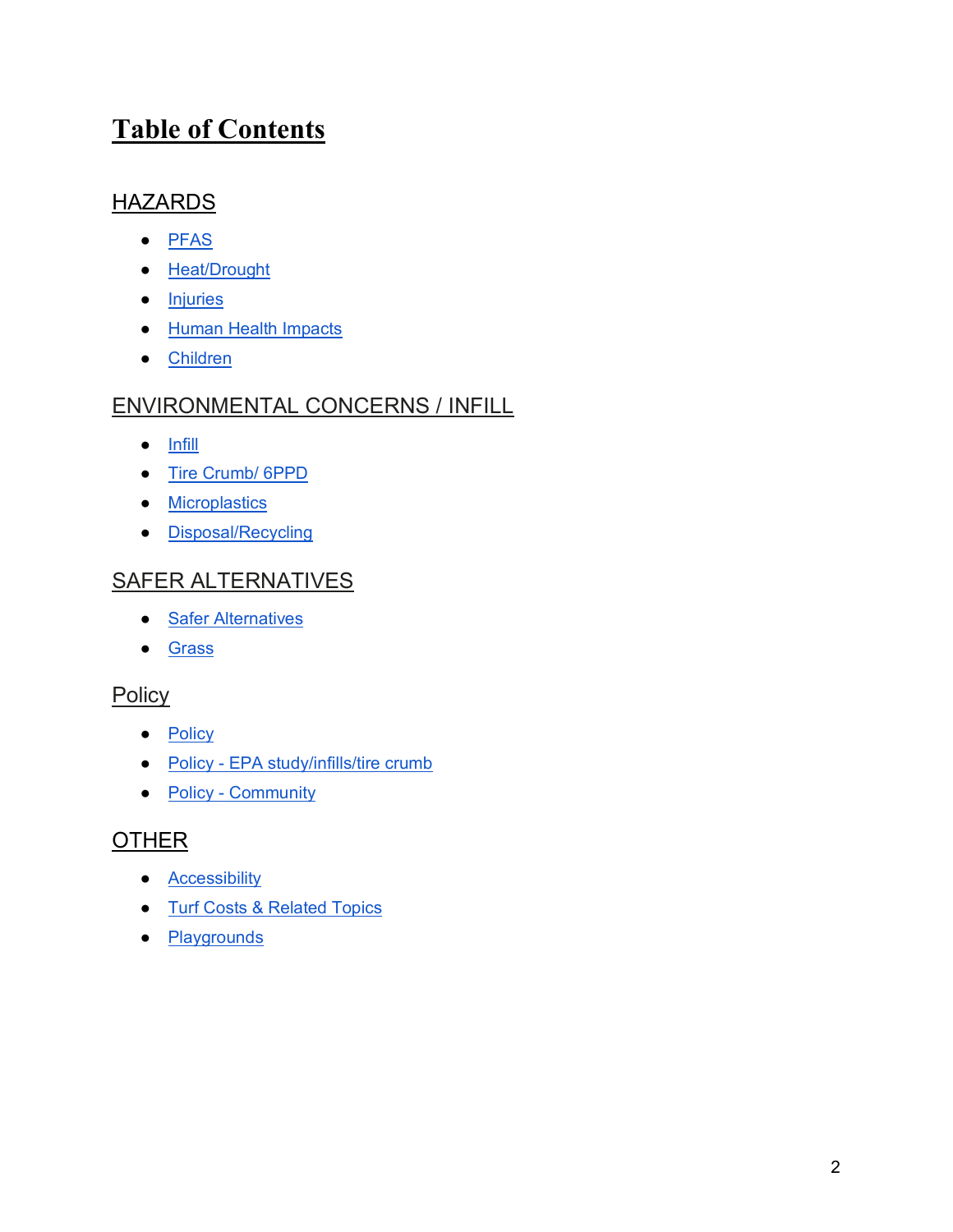# PFAS

**Question:** What studies/resources/scientific opinions does TURI (or the panel here) have in regards to the PFAS containing dust shed from the blades themselves? This is a growing concern for field users and the EU Commission (using FIFA data on 3000 fields) has confirmed the microplastic shedding is in the hundreds of pounds per year per acre. Is this something that TURI is going to study and address in the future?

**Answer:** Thanks for this question on the interrelated issues of microplastics and PFAS. Microplastics are addressed in a separate section of this Q&A document. Regarding PFAS in artificial turf, this is an area of active research and it is likely that additional information on this topic will emerge over time. TURI is not doing any original research on this topic, but we expect to update our educational materials as additional information becomes available.

**Question:** I'm told by the committee and the engineers/planners tasked with the expansion of athletic fields in my town that there is no PFAS in artificial turf. Can you speak to that? Also that "safe" PFAS (I don't think that exists) used in production of artificial turf is inert so won't affect leaching or our sole source aquifer. Could you please speak to that?

**Answer:** Two nonprofit organizations that tested artificial turf carpet found evidence of the presence of PFAS in the material. They tested new turf; older, discarded turf; and samples of artificial grass blades. This is summarized in TURI's fact sheet, "Per- and Poly-fluoroalkyl Substances (PFAS) in Artificial Turf Carpet."

[\(https://www.turi.org/var/plain\\_site/storage/original/application/2af7f525abb175811f54b1](https://www.turi.org/var/plain_site/storage/original/application/2af7f525abb175811f54b1dfb8ccc5c8.pdf) [dfb8ccc5c8.pdf\)](https://www.turi.org/var/plain_site/storage/original/application/2af7f525abb175811f54b1dfb8ccc5c8.pdf)

There may often be some confusion about "PFAS free" claims, both for artificial turf and for other products. In some cases, a product may be incorrectly identified as "PFAS free," when in fact it is free of some PFAS but others are present.

There may also be confusion about polymeric PFAS (which may be what is being referred to in some cases as "inert"). PFAS polymers can break down into smaller molecules over time. In addition, residual processing aids may be present.

One other issue to be aware of is that the PFAS chemicals for which test methods are readily available are not necessarily the specific chemicals that may be used in a turf product. For more information, see TURI's fact sheet, linked above.

**Question:** Do you know of any more research about the boomerang effect where pfas in water enter the air from waves hitting the beach?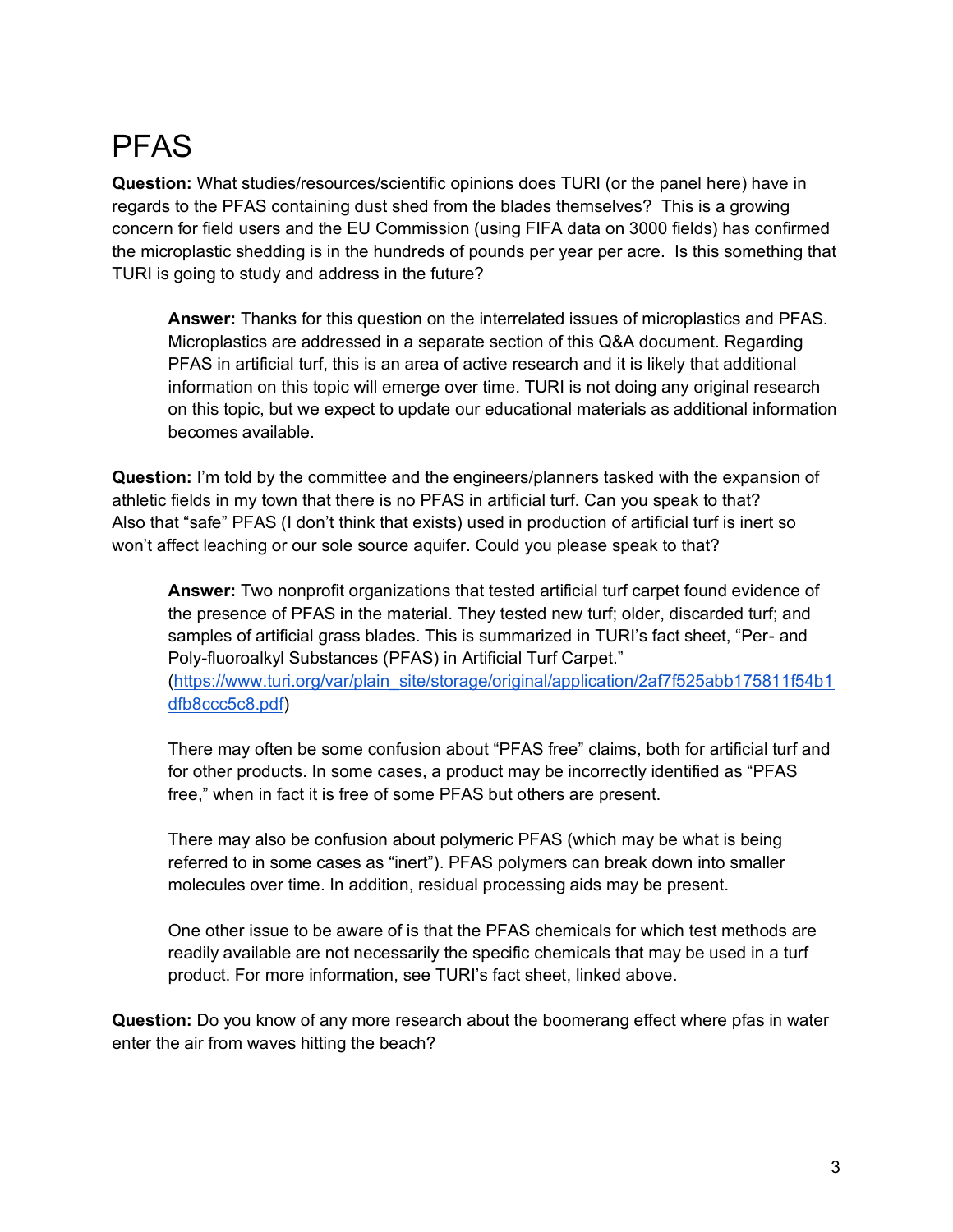**Answer:** We have not researched this topic, but information is available in this article: <https://pubs.acs.org/doi/10.1021/acs.est.1c04277>

**Question:** Please talk more about how the industry tries to mislead communities about pfas.

**Answer:** On this question, it's worth noting that information on PFAS can be confusing, and for many product categories, the absence of certain specific PFAS chemicals may sometimes be confused with the absence of all PFAS. There may not be an intention to mislead, but there may be room for error, so "PFAS free" claims for any product should be examined carefully.

In addition, even if PFAS are not used intentionally, in some cases they may be present as contaminants from the manufacturing process.

# <span id="page-3-0"></span>Heat/Drought

**Question:** Regarding temperature - is there a good range estimate established for surface temp across all infills? Like lowest increased temp to highest? We don't know what our school will chose yet though they won't choose crumb rubber. But its hard to argue when we don't know which of the other infills they will chose.

**Answer:** There is some variation across infills (some get hotter than others), although all artificial turf gets hotter than natural grass. The artificial grass blades play an important role in trapping heat. Resulting surface temperature will be a function of a variety of factors, including ambient temperature, sunlight, and materials used in the artificial turf.

The New York State Department of Environmental Conservation found that surface temperatures on an artificial turf field were 35 to 42 degrees F higher than on natural grass; up to 60.3 degrees F greater than natural grass; artificial turf fibers reached 156 degrees F under direct sunlight, while the crumb rubber infill reached 101 degrees F; measurements at Brigham Young University of surface temperature of artificial turf 37 degrees F higher than asphalt and 86.5 F hotter than natural turf, up to 200 degrees F on a 98 degrees F day.

Some information is available from Penn State at: [https://plantscience.psu.edu/research/centers/ssrc/research/synthetic-turf-research](https://plantscience.psu.edu/research/centers/ssrc/research/synthetic-turf-research-penn-state)[penn-state](https://plantscience.psu.edu/research/centers/ssrc/research/synthetic-turf-research-penn-state)

Detailed information is available in this report:

<https://plantscience.psu.edu/research/centers/ssrc/research/infill/temperature-and-color> This report shows a range of surface temperatures alongside the air temperature when the readings were taken.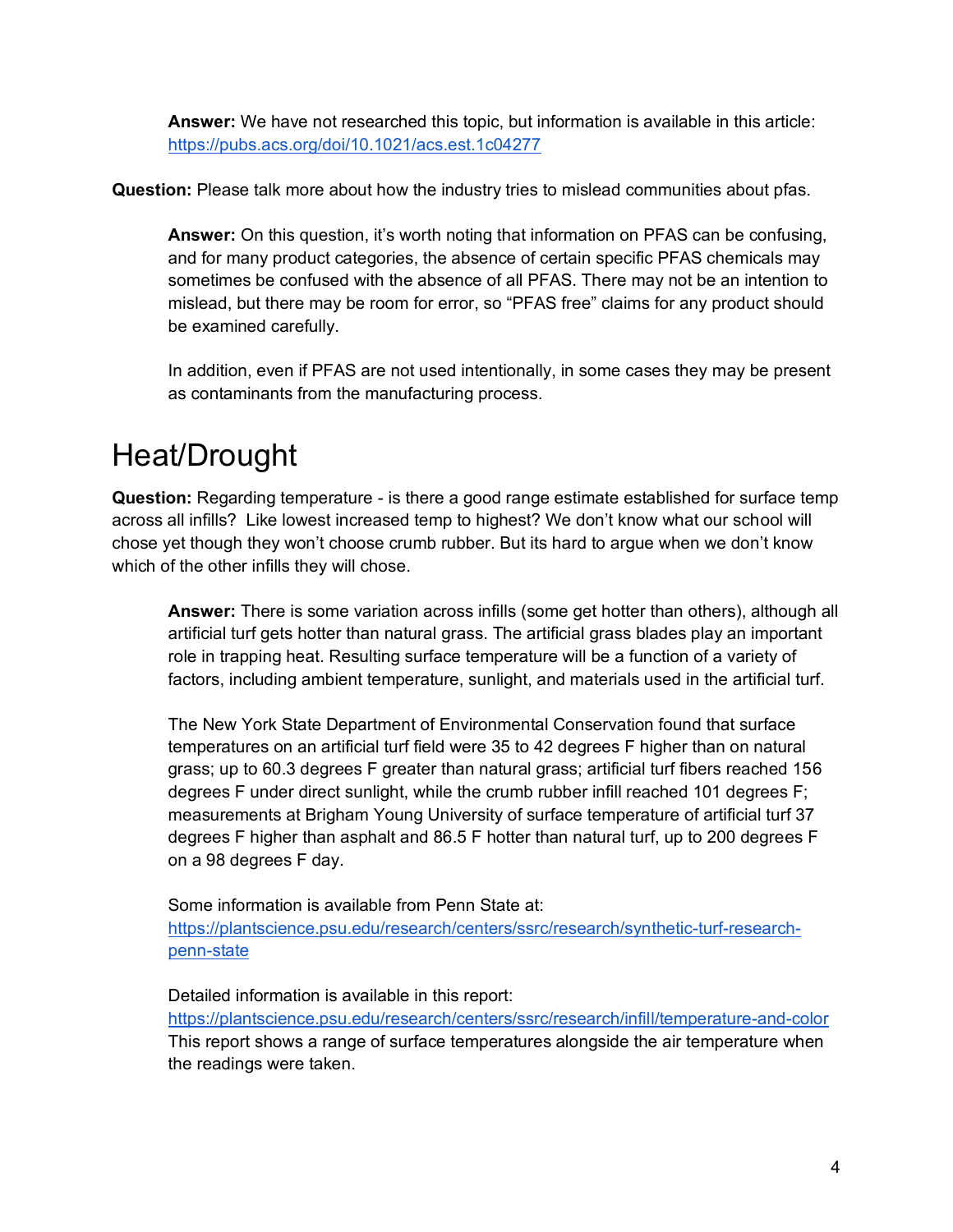**Question:** There were at least 11 student athlete deaths over a short period of time recently from heat stroke. Do any of TURI's reports specifically speak to heat islands, water use on synthetic turf and how these plastic grass carpets impact Climate Action Plans, Zero Waste, and other plastic use reduction plans?

**Answer:** TURI has information on heat in our fact sheet:

[https://www.turi.org/TURI\\_Publications/TURI\\_Chemical\\_Fact\\_Sheets/Artificial\\_Turf\\_Fact](https://www.turi.org/TURI_Publications/TURI_Chemical_Fact_Sheets/Artificial_Turf_Fact_Sheet) [\\_Sheet](https://www.turi.org/TURI_Publications/TURI_Chemical_Fact_Sheets/Artificial_Turf_Fact_Sheet)

We also discussed some related issues in a recent blog (https://www.go-gba.org/healthand-environmental-concerns-of-artificial-turf-fields/), noting that building a healthy soil ecosystem helps to capture carbon, and that loss of green space can contribute to the urban heat island effect. We also noted that artificial turf does not necessarily eliminate the need for water; in some cases it is irrigated with water in order to temporarily bring down high surface temperatures. A recent article in *Architectural Digest* noted concerns about runoff water from turf being warmer than water running off from a natural grass field [\(https://www.architecturaldigest.com/story/artificial-turf-installment\)](https://www.architecturaldigest.com/story/artificial-turf-installment).

Climate change or sustainability plans will typically be relevant to athletic field decisions. The Denison University case study

[\(https://www.turi.org/content/download/13803/218956/file/Denison+University+case+stu](https://www.turi.org/content/download/13803/218956/file/Denison+University+case+study.pdf) [dy.pdf\)](https://www.turi.org/content/download/13803/218956/file/Denison+University+case+study.pdf) notes that its decision for all but one athletic field to be natural grass aligns with and is integrated into its campus environmental sustainability plan.

In terms of waste, it is important to keep in mind that synthetic fields are meant to be used 8 - 10 years and then require replacement. Infill also needs to be replenished during the useful life of the artificial turf field. (See our answers below to other questions regarding disposal and recycling issues.)

**Question:** NYC has teamed up with the Trust for Public Lands to install tire waste playgrounds and synthetic turf play areas that look nice but have all the toxic and heat problems and hardness too that you discussed. How can we counter this trend?

**Answer:** Some websites that provide information that community members and others can use in communicating with decision-makers are TURI's site, [https://www.turi.org/Our\\_Work/Community/Athletic\\_Playing\\_Fields;](https://www.turi.org/Our_Work/Community/Athletic_Playing_Fields) the Partnership for Healthy Playing Surfaces[,](https://www.healthyplayingsurfaces.org/) [https://www.healthyplayingsurfaces.org/;](https://www.healthyplayingsurfaces.org/) and the Mount Sinai Institute for Exposomic Research website: [https://sinaiexposomics.org/artificial-turf/.](https://sinaiexposomics.org/artificial-turf/) Also, each of the 10 federal regions has a Pediatric Environmental Health Specialty Unit (https://www.pehsu.net/) that provides information and support to pediatricians, community members, and others regarding children's environmental health issues. They can be a resource as well.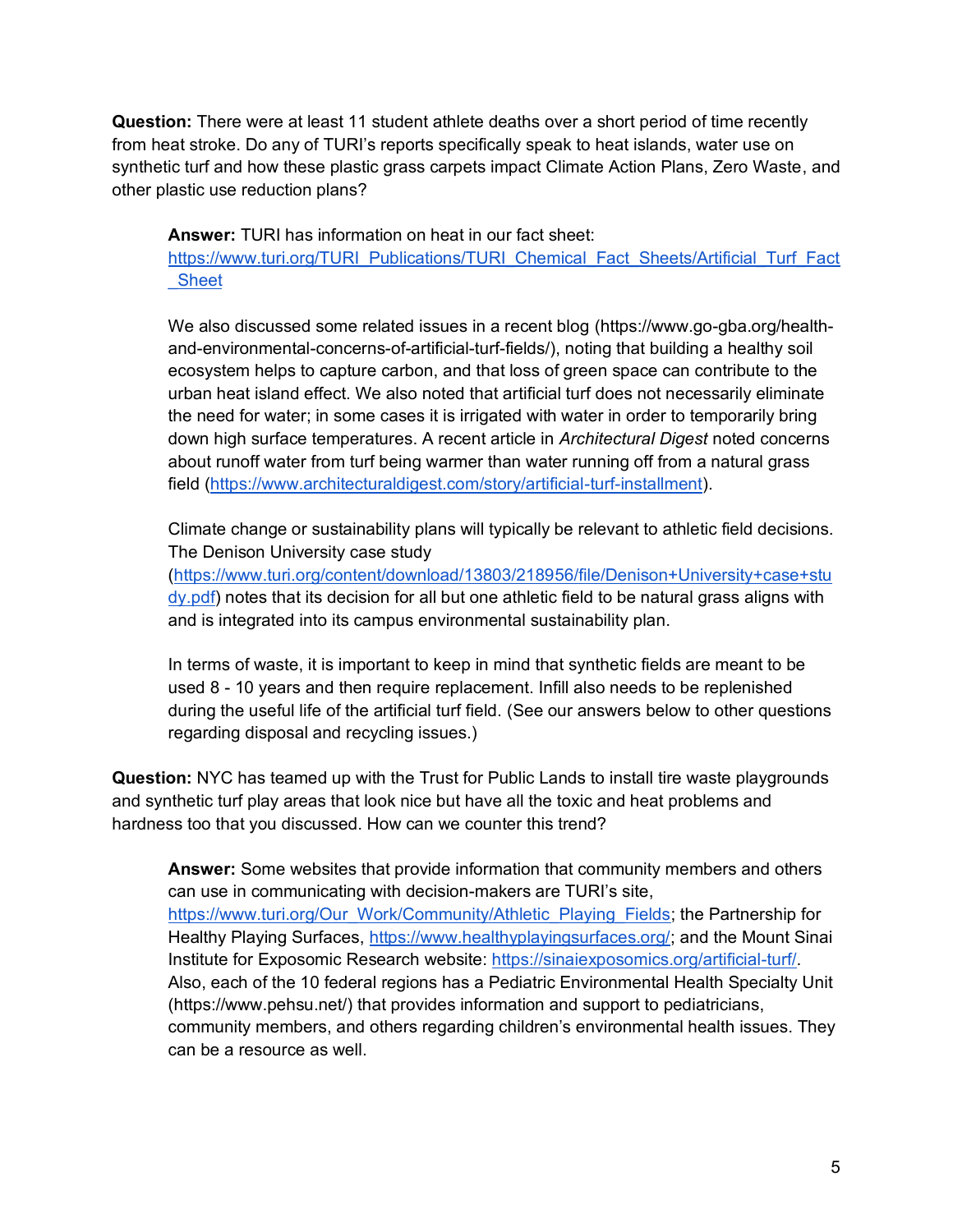**Question:** I wanted to ask or request that there could be a case study done in California or other drought prone state to compare water use, benefits and drawbacks between grass and turf.

**Answer:** Some natural grass consultants are available to work in multiple parts of the country (see our fact sheet:

https://www.turi.org/var/plain\_site/storage/original/application/982fb1bc7bb561b4ce0707 2c5d26ab11.pdf). Consultants can sometimes consult remotely (e.g. guiding you through taking photos and collecting soil samples to diagnose the issues). You can also check the national listings of Accredited Organic Land Care Professionals (AOLCP's) **:**  <https://guide.organiclandcare.net/>

Regarding water use, organic land care decreases irrigation needs over time by building soil health.

# <span id="page-5-0"></span>Injuries

**Question:** My son contracted a strep infection from a bad turf burn from soccer.

**Answer:** Studies are mixed about whether or not artificial turf harbors more bacteria than natural grass, but outbreaks of infection have been shown following play on synthetic turf most likely due to the increased rates of turf burns (abrasions that occur when the skin comes in contact with turf materials). These skin abrasions/turf burns are a significant health and safety concern for athletes playing on artificial turf.

### <span id="page-5-1"></span>Human Health Impacts

**Question:** There must be epi studies.... i have heard data of increased in some cancers in children soccer players.

**Answer:** There have been efforts to initiate an epidemiological study of children exposed to artificial turf containing tire crumb infill, but to date, no well-designed study has examined this question. One ecological study was conducted to compare counties in California using a measure of "artificial turf density," and a Washington Department of Health report (addressed below) examined the question of whether to undertake a cancer cluster investigation in Washington. Neither study was designed to answer the question of whether athletes exposed to tire crumb have increased cancer risk.

**Question:** There was an epidemiological investigation of soccer players as a cancer cluster in **Seattle.**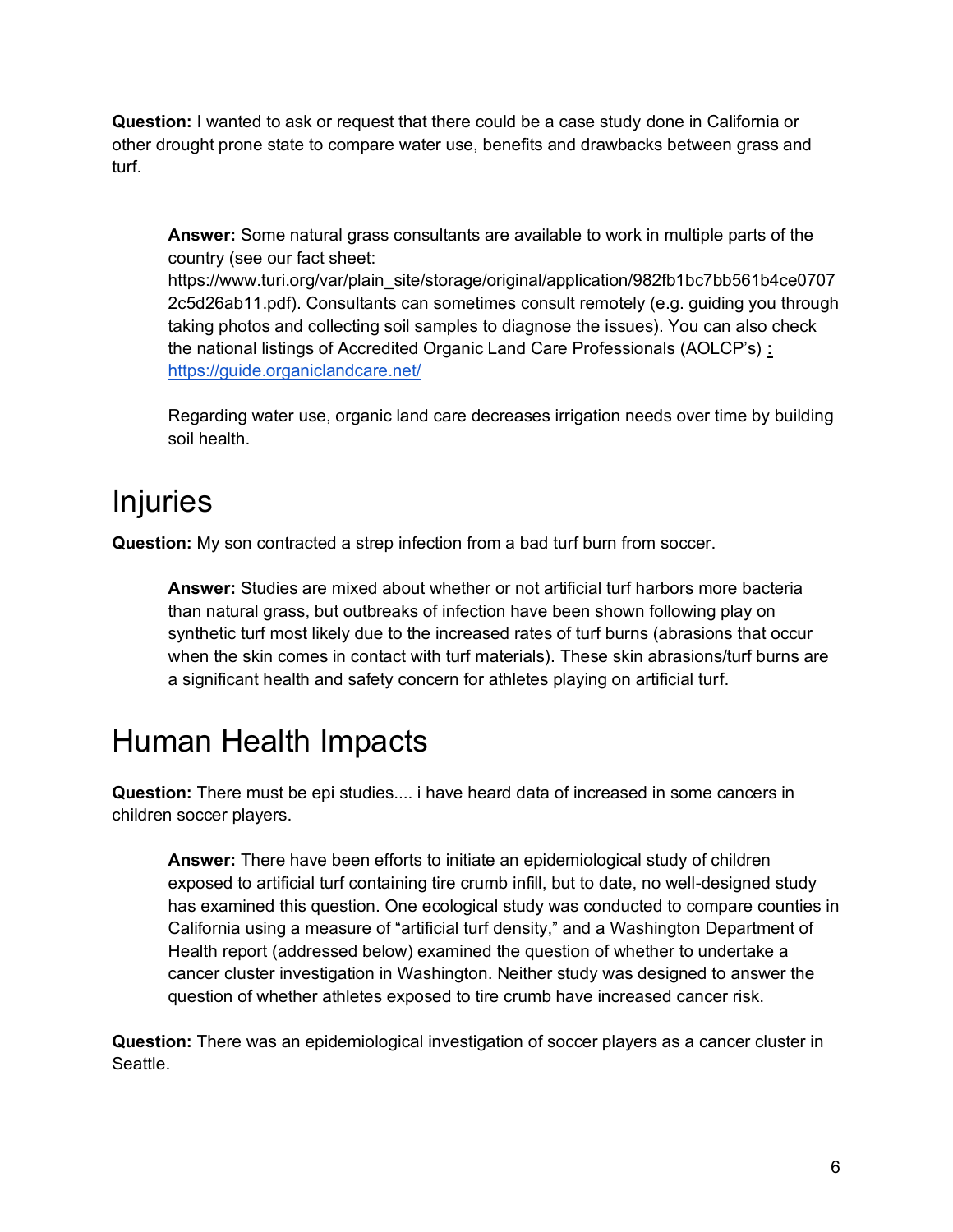**Answer:** The Washington Department of Health wrote a report on the question of a cancer cluster in Washington. The report stated, "Our investigation was not designed to determine if soccer players in general were at increased risk of cancer due to exposures from crumb rubber in artificial turf." (See: [https://www.doh.wa.gov/Portals/1/Documents/Pubs/210-091.pdf\)](https://www.doh.wa.gov/Portals/1/Documents/Pubs/210-091.pdf). Despite the narrow scope of the report, it has been cited misleadingly in the media as having investigated,

and made a determination about, the relationship between tire crumb exposure and cancer risk. In fact, this question was not investigated.

**Question:** How could turf be isolated as an exposure factor in studying human health?

**Answer:** This is a question that could be answered in greater detail by an epidemiologist, but in general, a study can be designed to focus on a specific exposure in several possible ways. One option is a case-control study, in which cases (individuals with cancer) would be compared with controls (comparable individuals without cancer), with information gathered on individuals' exposure to tire crumb (including intensity and duration of exposure). Such a study would also require the collection of other information on exposures likely to affect cancer risk (e.g. exposure to radiation or smoking), and a statistical analysis would examine the role of all these factors.

The most informative way to study the health effects of turf would be through a prospective longitudinal cohort study in which study participants are followed over time and exposures and health outcomes are measured. As in a case-control study, it is important to measure as many other relevant exposures experienced by participants as possible so that you can determine the relative contribution that exposure to turf has on risk of developing disease. These studies can be costly and difficult to conduct because it can take several years to decades for diseases like cancer to develop following an exposure.

**Question:** Are there zeolite studies for the respiratory effects on children playing on this surface?

**Answer:** We are not aware of studies that have specifically examined respiratory effects of zeolite exposure among children playing on zeolite-containing infill. However, zeolite produces dust that may be inhaled and can pose respiratory hazards. The dust may be especially dangerous for children with asthma or who are prone to respiratory irritation.

In our comparison of infills

[\(https://journals.sagepub.com/doi/full/10.1177/1048291120906206\)](https://journals.sagepub.com/doi/full/10.1177/1048291120906206), we note the following:

"Animal studies suggest that exposure to some types of zeolites may be associated with increased risk of developing mesothelioma. Erionite, one type of zeolite, poses particular concerns; its health effects can be similar to those of asbestos." (References: Suzuki Y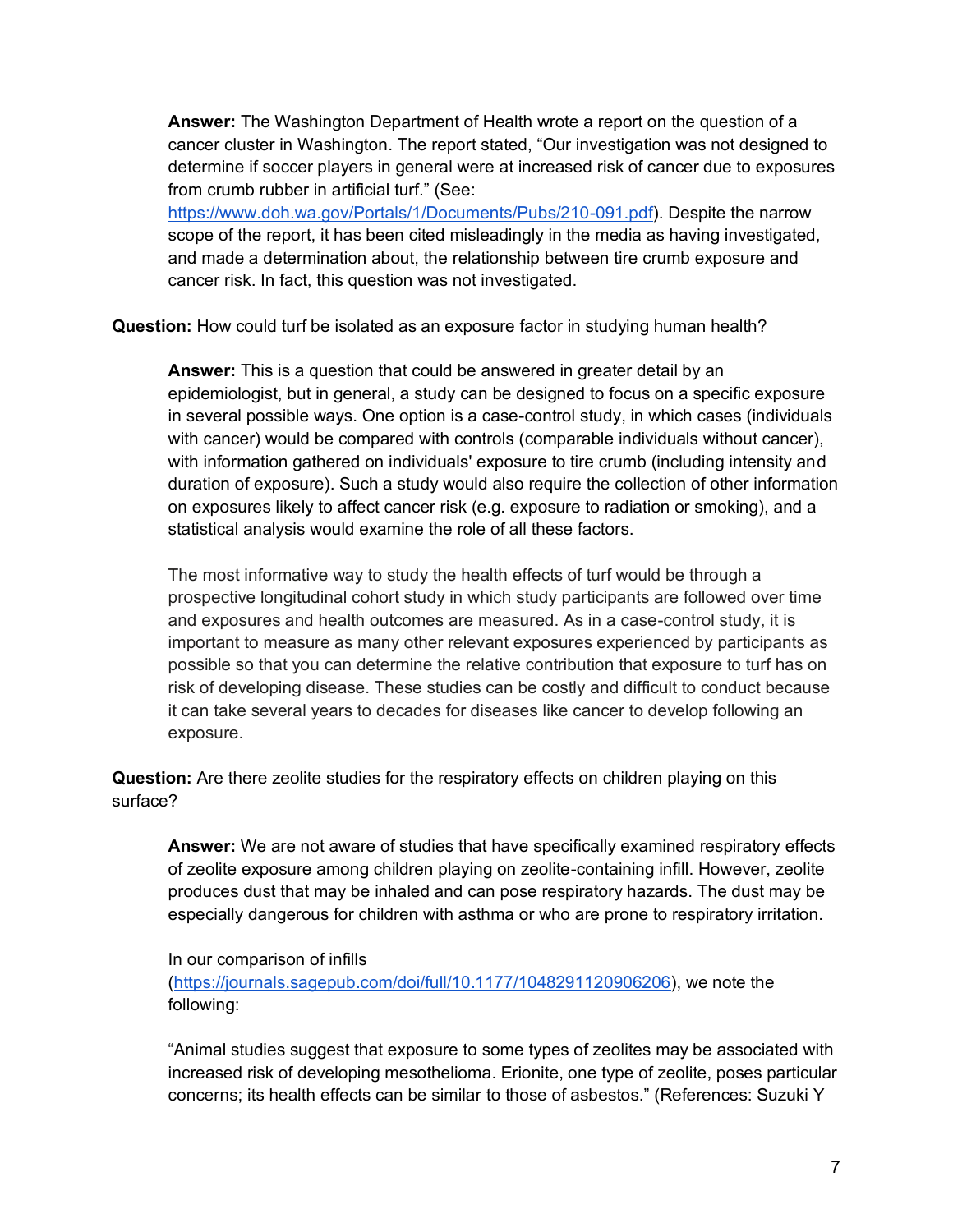and Kohyama N. Malignant mesothelioma induced by asbestos and zeolite in the mouse peritoneal cavity. *Environ Res* 1984; 35: 277–292. Weissman D. Erionite: An emerging North American hazard https://blogs.cdc.gov/niosh-science-blog/2011/11/22/erionite/.

**Question:** What do you say to proponents of synthetic turf who say that it is safe because it has been in existence for over 50 years?

**Answer:** An assessment of safety depends on gathering relevant data, not on the number of years for which a product has been in use. Concerns have been raised about possible chronic health effects of playing on artificial turf fields, and these concerns have not been investigated systematically through a well designed epidemiological study. Thus, there continue to be open questions about safety, as EPA and other entities have noted. One exception is that there have been systematic studies of biomechanical injury rates.

More generally, we have seen an increase in the rate of chronic illnesses in children and adults over the past several decades that are not explained by genetics or changing diagnostics. This strongly suggests a role for environmental chemical exposures and given what we know about the chemical composition of turf we cannot rule out a contribution. The debate about safety of artificial turf centers primarily around varying estimates of the level of exposure of children and athletes during play.

### <span id="page-7-0"></span>Infill

**Question:** How would you rank the artificial infills in terms of safety? How concerning is the safest option?

**Answer:** It is difficult to create a clear hierarchy among infills, as there are many unanswered questions about the alternative materials. We have made hazard-based comparisons among infills in our report (see table 2)

(https://www.turi.org/var/plain\_site/storage/original/application/b9727dedf5860ae7e83e3 226d058b7ee.pdf) and in our article

(https://journals.sagepub.com/doi/full/10.1177/1048291120906206). In general, the alternative infills contain fewer toxic chemicals, or lower concentrations of toxic chemicals, compared with tire crumb. Zeolite is a particular concern due to respiratory hazards. From an environmental perspective, using plant-based materials avoids concerns related to microplastic pollution from infills. Armada et al. (2022) note that cork may be an environmentally preferable choice based on the criteria they examined. In making choices, it's also important to consider performance factors such as resiliency; we did not assess these factors in our analysis.

It's also important to remember that additional components of a turf field including the grass blades contain chemicals of concern that can pose a health risk. Likewise, from a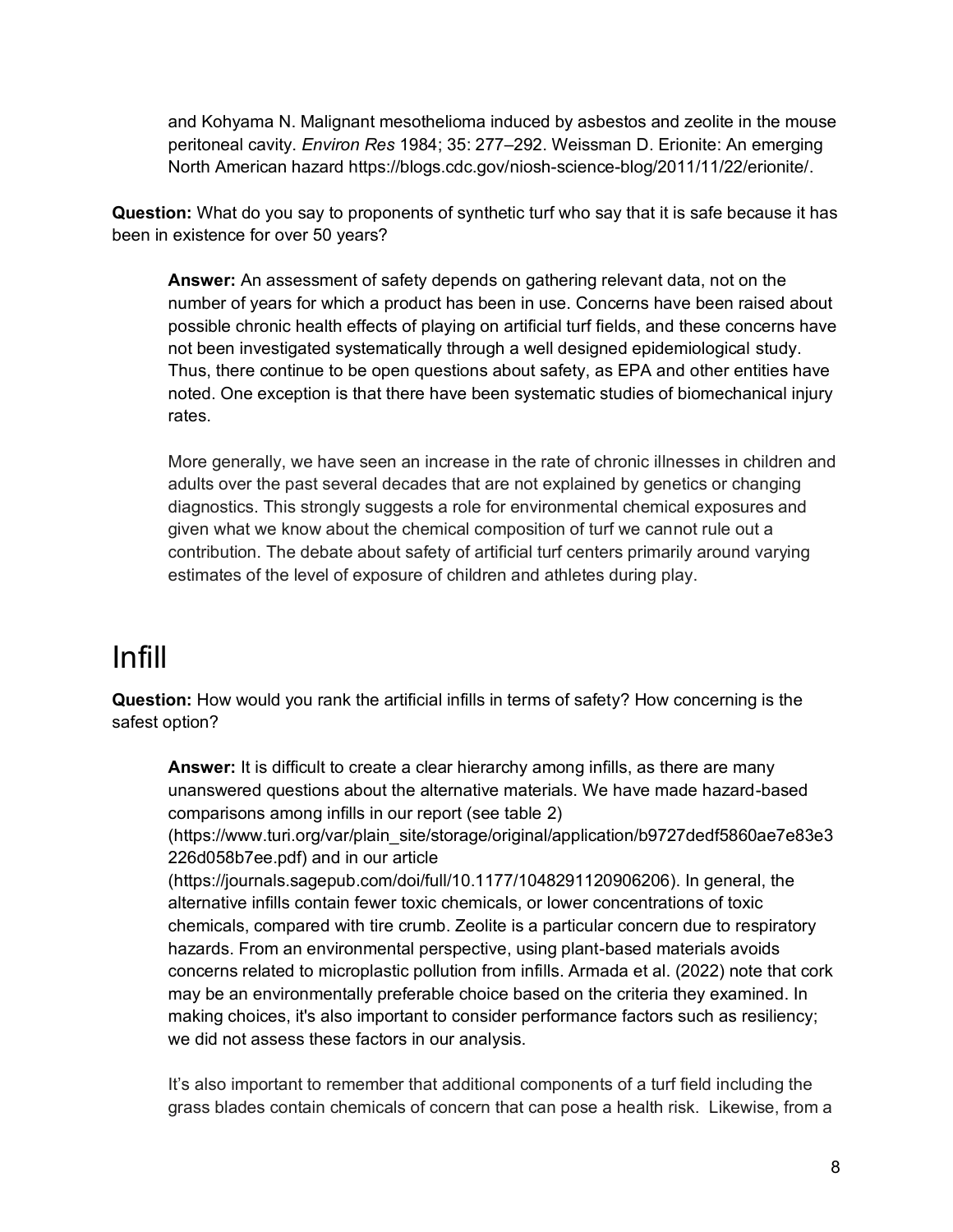heat exposure standpoint, all synthetic turf fields reach higher temperatures than natural grass, regardless of infill type. In summary, even communities that make careful choices about infill still face a variety of open questions about hazards of the artificial turf system.

**Question:** What is known about possibility of mold in organic infills and do they need to be treated with fungicide to avoid mold?

**Answer:** This is an important question to pose to a vendor when discussing a possible purchase. Some artificial turf products are sold with a requirement to use disinfectants and cleaners as part of the maintenance process. Also note that another individual posting in this Q&A series mentioned that their community experienced problems with mold growth on a plant-based infill product. Some plant-based products may be more naturally mold-resistant than others.

**Question:** Mount Sinai slide titled "Chemicals of Concern in Turf" is that specifically referring to artifical turf with crumb rubber or artificial turf with any alternative infill? Thanks!

**Answer:** This slide lists a small subset of the hundreds of chemicals that may be present in the various components of turf including the infill, grass blades, and padding. As the studies conducted by TURI have shown, many of the chemicals of concern present in crumb rubber infill can also be found in other infill types, although the alternative infills may contain fewer numbers of chemicals or lower concentrations of many of the chemicals of concern.

**Question:** Does TURI conduct tests to screen alternative chemicals for use in consumer products or does TURI just guide/recommend certain tests to industry? If testing is does in house, how do you overcome a lack of commercial standards for many chemicals?

**Answer:** TURI does not do any of our own testing in-house. In some limited cases, TURI sends materials out to either academic or commercial laboratories for testing. The lack of standards for many chemicals can create significant limitations.

The Ecology Center [\(https://www.ecocenter.org/\)](https://www.ecocenter.org/) and the Center for Environmental Health [\(https://ceh.org/\)](https://ceh.org/) have expertise on product testing.

For PFAS testing specifically, there are some general comments in TURI's fact sheet [\(https://www.turi.org/content/download/12963/201149/file/TURI+fact+sheet+-](https://www.turi.org/content/download/12963/201149/file/TURI+fact+sheet+-+PFAS+in+artificial+turf.pdf) [+PFAS+in+artificial+turf.pdf\)](https://www.turi.org/content/download/12963/201149/file/TURI+fact+sheet+-+PFAS+in+artificial+turf.pdf) and you may also find it useful to look at this fact sheet from the Cancer Free Economy Network [\(https://www.bizngo.org/images/ee\\_images/uploads/resources/CFE\\_PFAS\\_Testing\\_Fac](https://www.bizngo.org/images/ee_images/uploads/resources/CFE_PFAS_Testing_FactSheet_Final.pdf)

[tSheet\\_Final.pdf\)](https://www.bizngo.org/images/ee_images/uploads/resources/CFE_PFAS_Testing_FactSheet_Final.pdf).

For an overview of TURI's lessons learned with the limited testing we've had done by outside laboratories, see our report: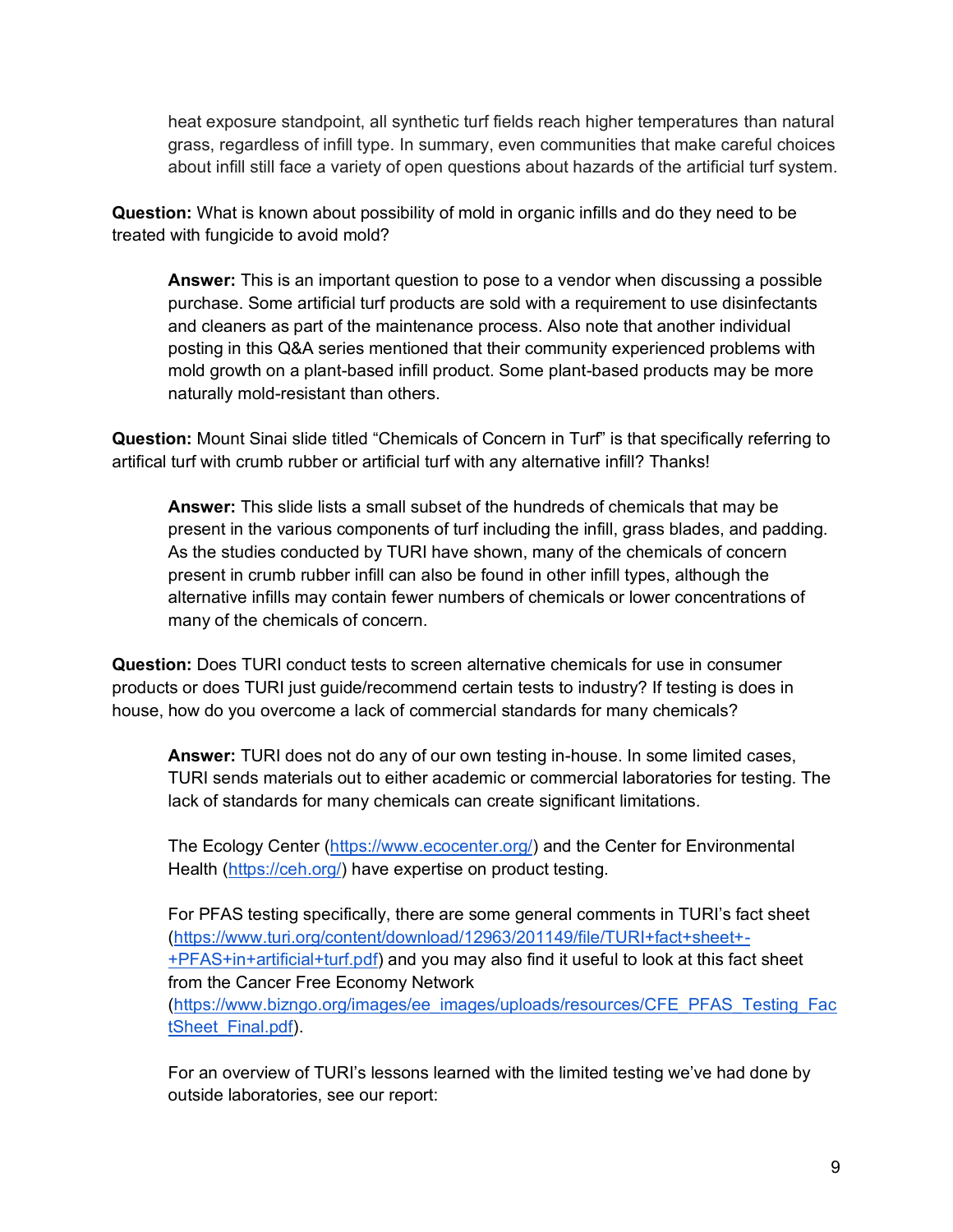[https://www.turi.org/content/download/13556/206786/file/Report.TestingArtificialTurfMate](https://www.turi.org/content/download/13556/206786/file/Report.TestingArtificialTurfMaterials.April2021.pdf) [rials.April2021.pdf](https://www.turi.org/content/download/13556/206786/file/Report.TestingArtificialTurfMaterials.April2021.pdf)

**Question:** In order to be held in place, some organic infills are mixed with sand, which can lead to inhalation danger. Is there any information/studies to share on this concern? and are organic infills ever treated with flame retardants , antimicrobials, fungicides? there isnt' much out there on organic infills because they haven't been used much yet?

**Answer:** Regarding sand, here is a paragraph from our article comparing infills (available at: https://journals.sagepub.com/doi/full/10.1177/1048291120906206):

"If sand is used, the size and source of the sand particles can affect safety. Silica, the principal constituent of sand, is a carcinogen if inhaled in the form of crystalline silica dust. Industrial sand that is freshly fractured or that has been highly processed to contain very small particles can be a respiratory hazard when inhaled. Thus, it is important to understand the source and type of any sand used in a recreational setting."

On the question of treatment of organic (plant-based) infills with flame retardants, antimicrobials, or fungicides, this is an important question to ask vendors. TURI has spoken with a vendor of one plant-based infill and that vendor stated that the material is not treated in any way. However, this may vary depending on the material and the brand.

Regarding the lack of data on possible health hazards of organic infills, this has not been a focus of any of the existing state or federal studies, so information availability has lagged.

**Question:** PFAS has been detected in wood chips used as a turf infill on Martha's Vineyard. Are you aware of this or if something similar happens with playground wood chips?

**Answer:** We have not done any research on PFAS in wood chips, and we do not know the source of PFAS detected in wood products used for artificial turf infill. So unfortunately we don't have further information to offer on this question at this point.

**Question:** When our county moved away from crumb rubber as an infill, one of our high schools went with cork-o-nut. The field grew weeds, mold, etc. and had to be treated with weed killers.

**Answer:** Thank you - this is helpful information. The need for chemical treatments is often overlooked when decisions to install artificial turf are made. Even "natural" materials may require maintenance chemicals; and even a field with plant-based infill will have synthetic components such as padding and artificial grass blades.

**Question:** How could any infill be recommended, knowing the harms of the plastic carpet?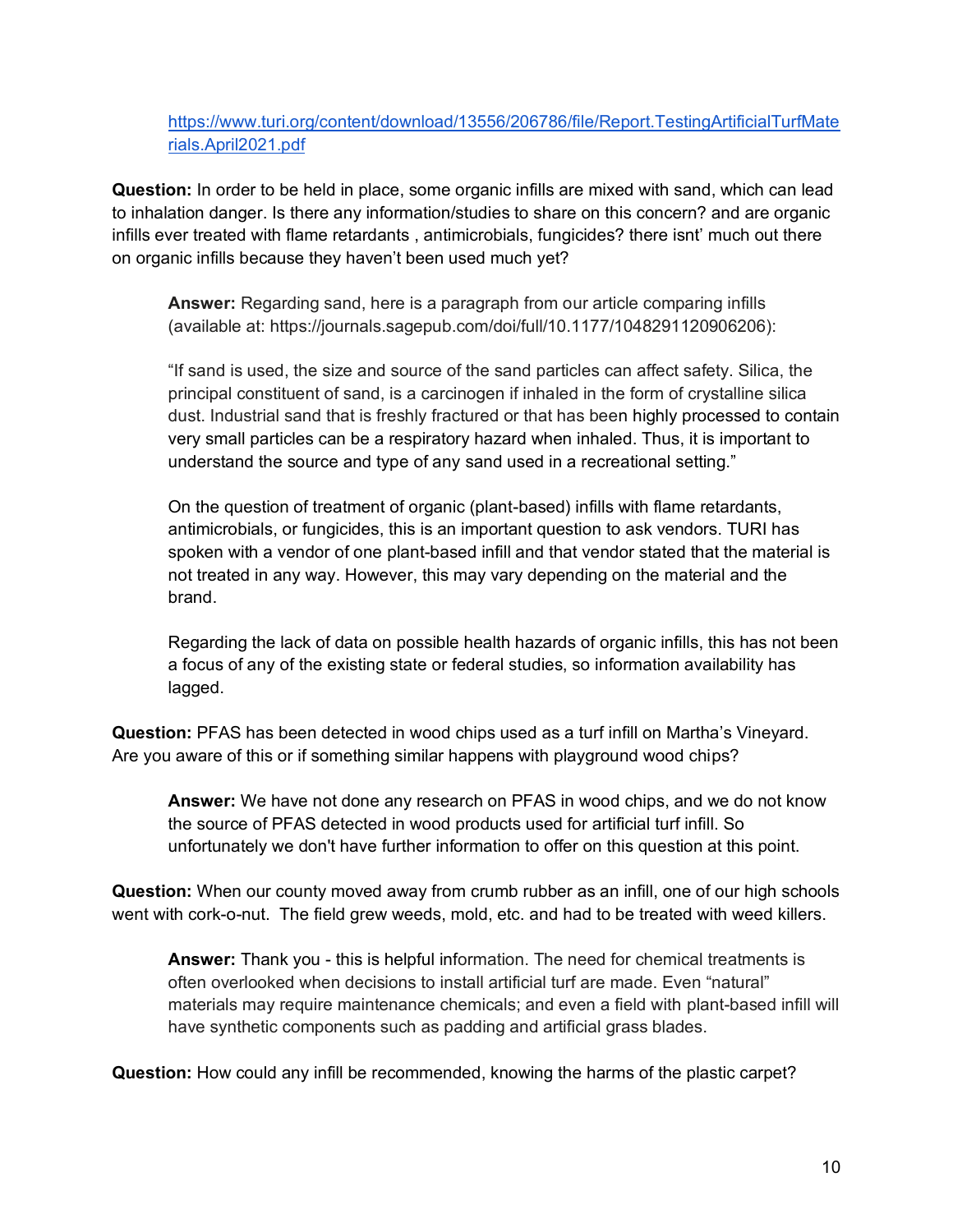**Answer:** It is difficult to make recommendations. For a community that has the option, it is generally preferable to invest in improved maintenance of natural grass fields. In cases where artificial turf installation is under way or an existing artificial field is in need of replacement infill, in general, the alternative infills contain fewer toxic chemicals, or lower concentrations of toxic chemicals, compared with tire crumb; yet all of them require careful research.

### <span id="page-10-0"></span>Tire Crumb/ 6PPD

**Question:** Do you know the source of tire rubber that contributed to higher coho mortality? Did it originate from artificial turf fields?

**Answer:** We know that the sources of tire rubber were nearby highways.

**Question:** 6PPD has been implicated in the mortality risk of one specific species. Are there studies to see if this chemical affects other types of fish and what the implications are on the food chain?

**Answer:** A few recent studies showed that 6PPD-Q was NOT very toxic to freshwater species.<https://pubs.acs.org/doi/10.1021/acs.estlett.1c00453> There are also ongoing studies on other species, especially other salmon and trout. We will probably see the results in the near future.

**Question:** Is 6ppdq volatile? Over time is it released from the tire crumb so after a few years content and release is low...or not?

**Answer:** We have not measured the volatility specifically, but it could be volatile. While 6PPD-Q is released or degraded, its formation from 6PPD could be going on at the same time.

**Question:** Do we know how 6PPD-Q is toxic to Coho salmon? Does it attack the nervous system, specific receptors, vestibular senses, etc? If there are no significant studies, do you have an educated guess? **Related question:** Any thoughts on how 6PPD-Q causes the acute effects in Coho? Target organ?

**Answer:** No final conclusion yet, but our collaborator considered there are some effects on the brain-blood barrier. Details in this paper: https://cdnsciencepub.com/doi/full/10.1139/cjfas-2020-0240

**Question:** Is 6ppd quinone degraded easily in the natural environment? or in wastewater treatment plants?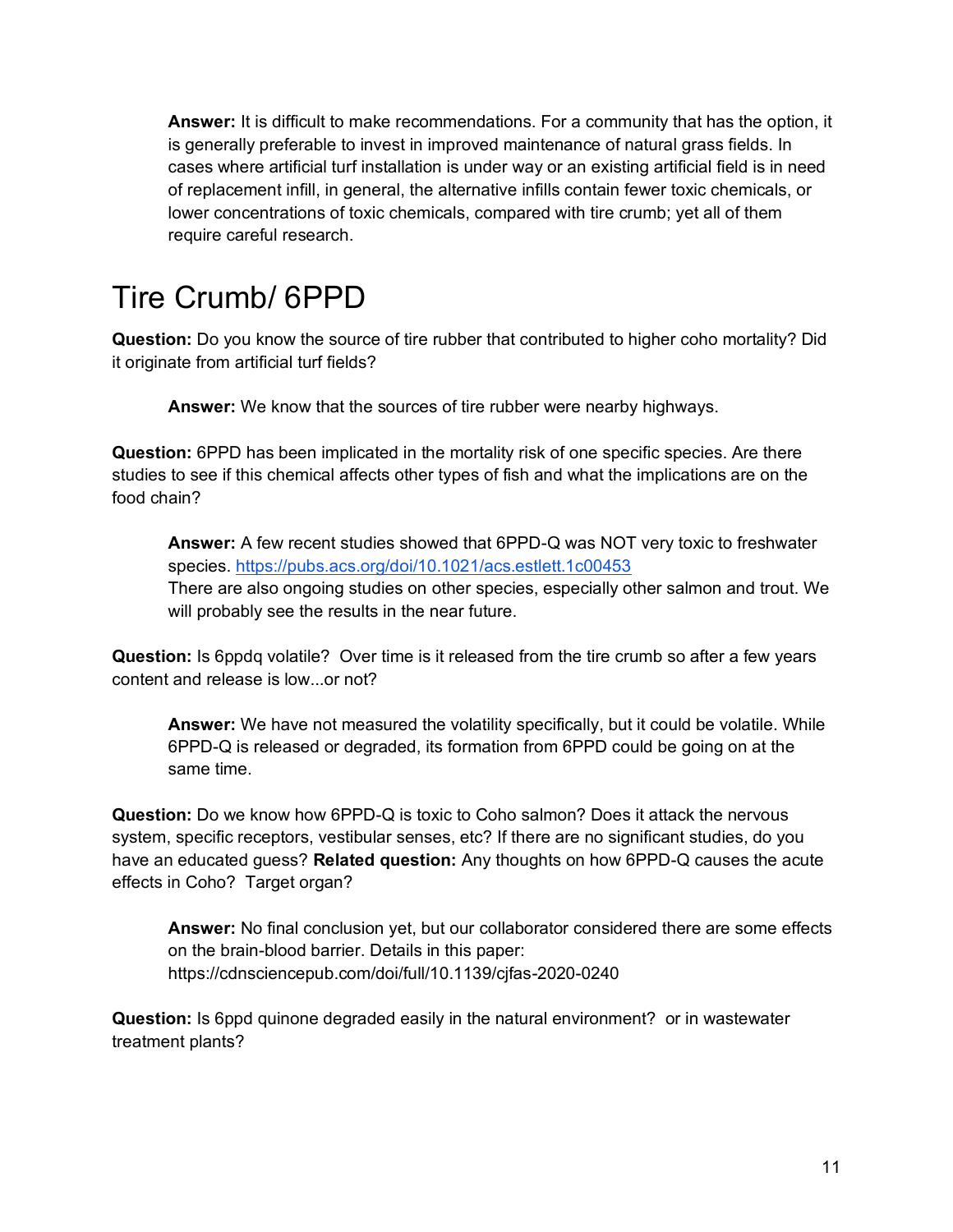**Answer:** Studies are still going on about 6PPD-Q's behavior. We see that 6PPD-Q is stable, but might not be very persistent. There is a German study showing 6PPD-Q in WWTP:<https://www.sciencedirect.com/science/article/pii/S0043135422000859>

**Question:** Is it known why chub are not affected like coho salmon from the road runoff? Is there a specific molecular receptor that plays a role in exacerbation/protection of this toxicity response?

**Answer:** My knowledge in toxicology is limited, so it's hard to answer these later questions. sorry. Jen McIntyre (our collaborator) may know better.

**Question:** I wonder if the pink colour in the toxic compound is a dye?

**Answer:** It's not a dye. The pure standard of 6PPD-Q has that pink-magenta color.

**Question:** Is it there an available LC-MS library for the known compounds present or related to tire rubber?

**Answer:** Thanks, and I don't know a specific one with everything. I remember the EPA CompTox Dashboard may have a "tire chemical" list. Also see: [www.epa.gov/tirecrumb.](http://www.epa.gov/tirecrumb)

**Question:** We first saw pre-spawn mortality about 15 years ago. Did tires change before then?

**Answer:** Good question. 6PPD has been used for a few decades, so it's probably not the change of tires. It's more likely the increased population and traffic resulted in a higher level of stormwater pollution. I also heard that the salmon restorations in urban areas made the mortality more visible to the public.

**Question:** Are tire manufacturers making a real effort to look for alternatives to 6PPD or are they mostly greenwashing?

**Answer:** I think we need some more time to answer this question, because this is still a relatively new discovery. We have heard from the U.S.Tire Manufacturers Association that the industries are working on alternative antioxidants. We will see how it goes.

### <span id="page-11-0"></span>**Microplastics**

**Question:** Has anyone looked at the microplastics that could come off of the plastic grass blades: If that has been studied – who has done the study? **Related question:** Do you know of any scientific groups testing watersheds for the presence of microplastics coming off of synturf fields? On average, an ST field loses tons of infill each year to the environment.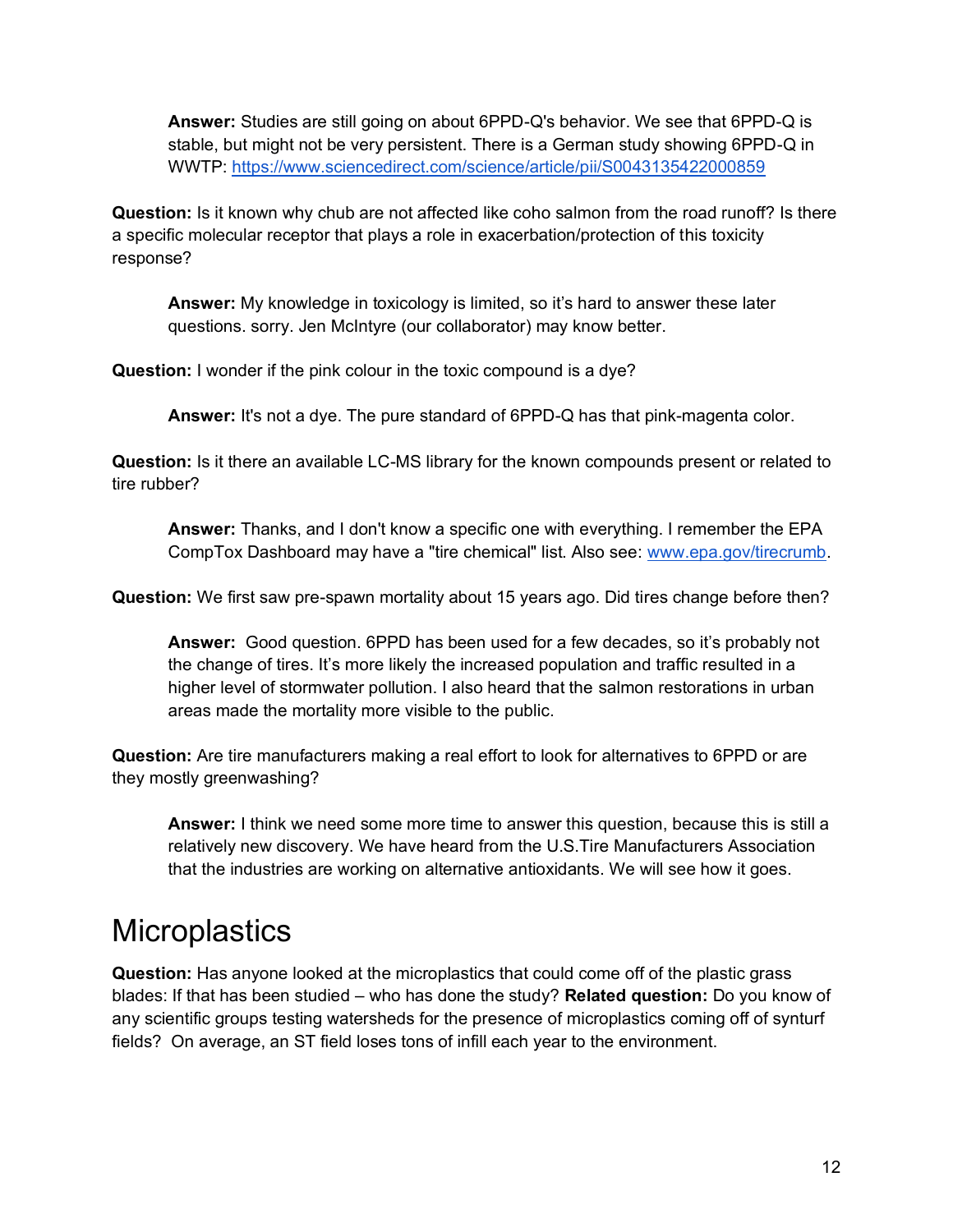**Answer:** Communities have observed informally that plastic particles are distributed widely around artificial turf fields (showing disintegration of both infill and artificial grass blades). This has been documented through photos and videos in many communities.

A 2021 article in *The New York Times* [\(https://www.nytimes.com/wirecutter/reviews/best](https://www.nytimes.com/wirecutter/reviews/best-artificial-grass/)[artificial-grass/\)](https://www.nytimes.com/wirecutter/reviews/best-artificial-grass/) noted, "A few themes emerged as we read academic research out of Sweden, Denmark, and the UK…Researchers can't pinpoint an exact measure of the microplastics entering waterways via runoff from synthetic pitches, but conservative estimates put the number well into the hundreds of kilograms per pitch per year, with some estimates reaching into the thousands. In Sweden, synthetic sports fields are believed to be the second-highest contributor of microplastics into waterways… [O]fficials in that country previously recognized the issue and took steps to mitigate it yet researchers still believe there are hundreds of kilograms of microplastics emerging from each field. In Norway, one researcher found microplastics in 85% of the soil samples collected from the bottom sediments of streams near artificial-grass pitches. In the US, there is relatively scant research on this topic, and although the impact of runoff within the 265 million square feet of installed synthetic grass is uncertain, it's clearly not nothing."

The Norwegian study can be found at[:](https://static02.nmbu.no/mina/studier/moppgaver/2018-Korbol.pdf) <https://static02.nmbu.no/mina/studier/moppgaver/2018-Korbol.pdf>

Also see these links:

"RAC backs restricting intentional uses of microplastics: (June 2020): <https://echa.europa.eu/da/-/rac-backs-restricting-intentional-uses-of-microplastics>

Fidra. "Microplastic loss from artificial (3G) pitches in context of the ECHA proposed restriction of microplastics intentionally added to products": [https://naturvernforbundet.no/getfile.php/13158471-](https://naturvernforbundet.no/getfile.php/13158471-1599144644/Bilder/Milj%C3%B8vennlig%20hverdag/Plast/Kunstgress/Fidra-Microplastic-loss-from-artificial-3G-pitches_v2-.pdf) [1599144644/Bilder/Milj%C3%B8vennlig%20hverdag/Plast/Kunstgress/Fidra-](https://naturvernforbundet.no/getfile.php/13158471-1599144644/Bilder/Milj%C3%B8vennlig%20hverdag/Plast/Kunstgress/Fidra-Microplastic-loss-from-artificial-3G-pitches_v2-.pdf)[Microplastic-loss-from-artificial-3G-pitches\\_v2-.pdf](https://naturvernforbundet.no/getfile.php/13158471-1599144644/Bilder/Milj%C3%B8vennlig%20hverdag/Plast/Kunstgress/Fidra-Microplastic-loss-from-artificial-3G-pitches_v2-.pdf)

Fidra. "Solutions to microplastic loss." [https://www.fidra.org.uk/artificial-pitches/plastic](https://www.fidra.org.uk/artificial-pitches/plastic-pitches/solutions/)[pitches/solutions/](https://www.fidra.org.uk/artificial-pitches/plastic-pitches/solutions/)

Master's thesis: *Tracking Microplastics from Artificial Football Fields to Stormwater Systems.* <http://www.diva-portal.org/smash/get/diva2:1330304/FULLTEXT02>

Case study: "Dispersal of microplastic from a modern artificial turf pitch with preventive measures." [https://www.genan.eu/wp-content/uploads/2020/02/MP-dispersal-from-](https://www.genan.eu/wp-content/uploads/2020/02/MP-dispersal-from-Bergavik-IP-Kalmar-Report.pdf)[Bergavik-IP-Kalmar-Report.pdf](https://www.genan.eu/wp-content/uploads/2020/02/MP-dispersal-from-Bergavik-IP-Kalmar-Report.pdf)

**Question:** Dr. Sarah Jeanne Royer, now at Scripps, did her dissertation on the decomposition of sea water. In the process she discovered that plastics in seawater offgas methane and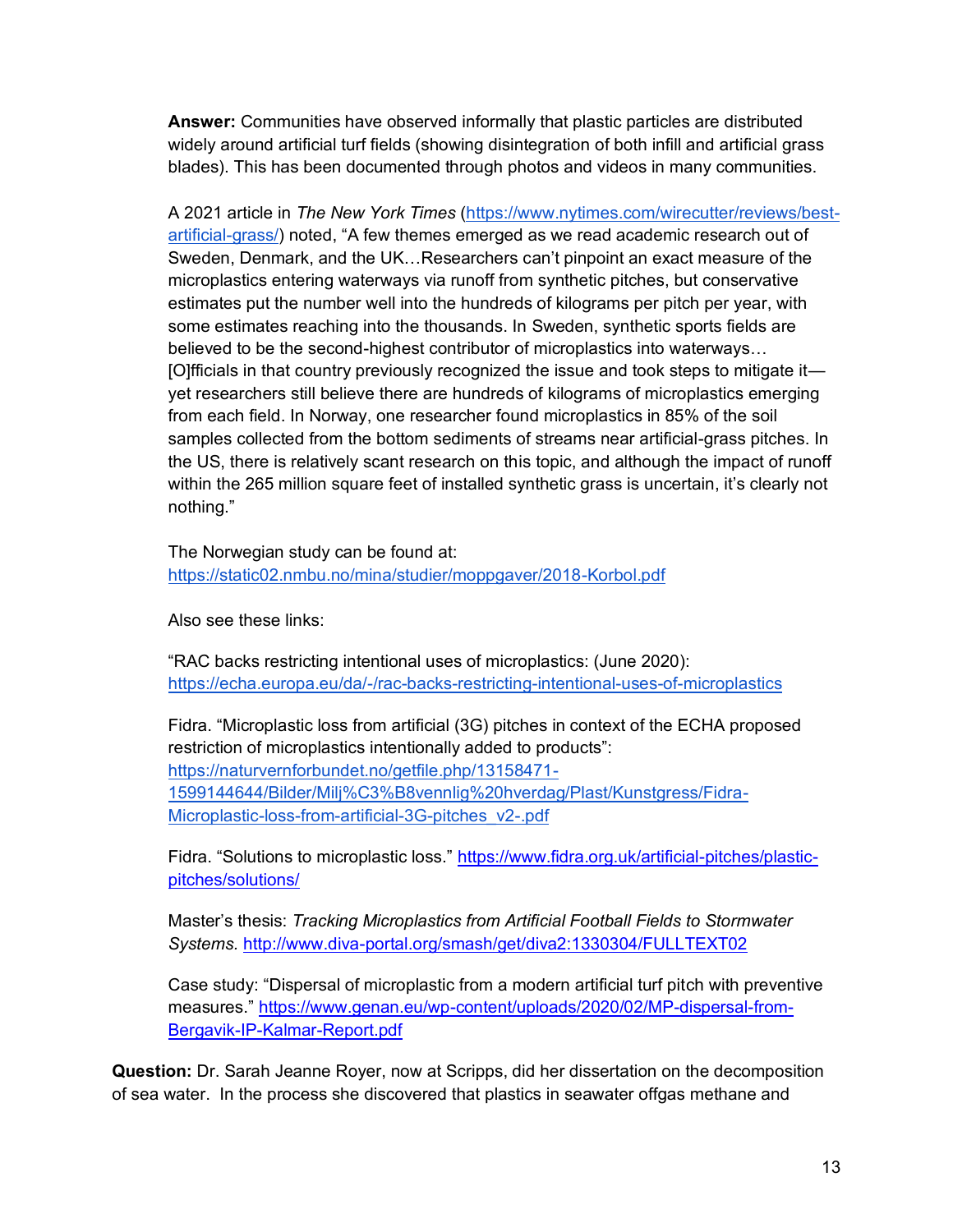ethylene. By extension she determined that all plastics made from these compounds, once exposed to sunlight, begin the offgassing process and never stop. Has TURI been in touch with her?

**Answer:** We have not been in direct contact, but agree this is important research.

#### Grass

**Question:** What do you recommend for outdoor areas where growing grass is not feasible?

**Answer:** In our experience working with natural grass consultants, there are many options available for building a healthy, resilient grass playing field in a wide range of environments. Working with a consultant specialized in athletic fields, especially using organic or sustainable practices, would be a good start to learning how to build and maintain a field in a tricky area.

**Question:** Were there any case studies for schools facing drought situations? Our argument for grass rests with ability to water it in drought (california).

**Answer:** Our Martha's Vineyard case study [\(https://www.turi.org/content/download/13432/205432/file/Natural+Grass+Playing+Field+](https://www.turi.org/content/download/13432/205432/file/Natural+Grass+Playing+Field+Case+Study+MV+MA.Dec2020.pdf) [Case+Study+MV+MA.Dec2020.pdf\)](https://www.turi.org/content/download/13432/205432/file/Natural+Grass+Playing+Field+Case+Study+MV+MA.Dec2020.pdf) may be helpful to read. They are water limited as well and use irrigation systems that water sections of fields based on readings from moisture sensors. They also work to create a high organic matter content in soil to provide higher water retention and less need for irrigation.

**Question:** You talk about play time not being impacted by organic grass systems and cite statistics of play time during a season. What would be consider baseline hours for play time during a season?

**Answer:** Our approach was to document the number of hours for which fields were used in the communities for which we were able to do case studies. Springfield was our first case study, and we began that work without any prior assumptions about baseline levels of use. Communities' field use varies depending on the amount of sports activity they have scheduled as well as other factors.

One issue to be aware of is that estimates of usable hours are sometimes presented with an adjustment factor (e.g. an hour of a greater-impact sport may be counted as more than a single hour). We did not make any such adjustments in our case studies. When talking with vendors about playable hours, it may be useful to ask them whether they are making any of these adjustments (e.g. whether an hour of football is counted as a single hour, or as more than one hour).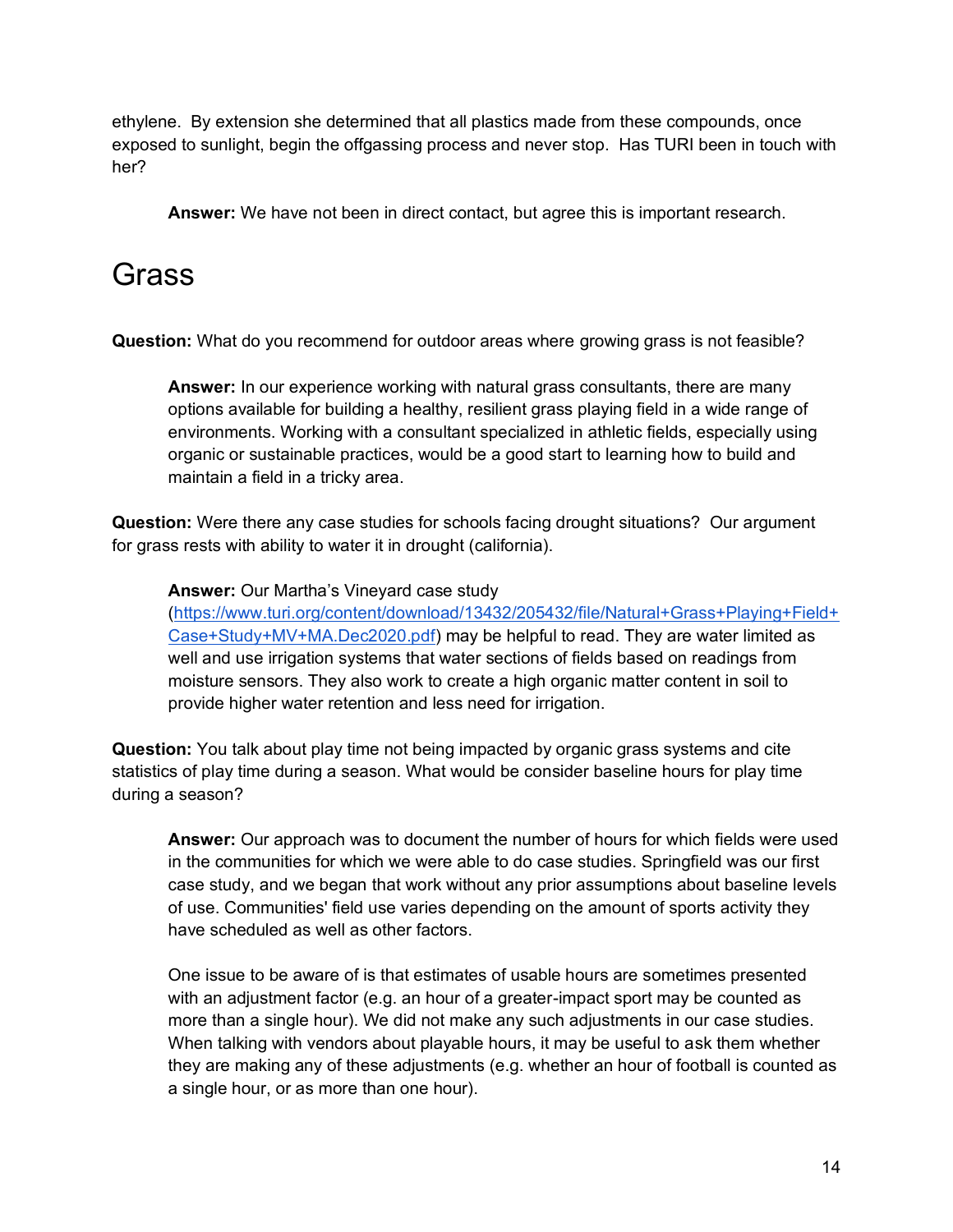**Question:** What is the best type of grass to use on a football or soccer field? Is there a difference across the US?

**Answer:** Yes, there can be different types of grasses that are best to use for athletic fields in different parts of the country. The National Turfgrass Evaluation Program can help identify the best turfgrass for a particular site. For example, TURI's Denison University natural grass playing fields case study notes how they used that program to choose a mix of grasses that would thrive in their particular climate and extend the length of the season during which the grass is growing.

**Question:** Thank you for an excellent presentation. I am wondering how you define and classify what you term as organic care? Do you think of grass field care as a dichotomy of organic versus non-organic approaches to grass care. It seems to me that there are many gradations (for instance, I saw a grass field in NJ that was very healthy and mostly organically maintained, though it did use occasional herbicides). Thank you.

**Answer:** Thanks for this good question. Yes, there are gradations. There are certain core practices that are essential to building soil health, and a community can adopt these organic land care practices even if they are not using all organic methods. A community can commit to sustainable land care even without using all organic practices. Also, a community can choose to use carbon-based/organic matter fertilizer, without using certified organic products.

**Question:** I am assuming that the 2 Massachusetts examples of grass fields only play 3 seasons (due to snow coverage)? here in the PNW the grass fields turn to mudpits in the long wet winter months and we have year-round soccer. I'd be curious to know if there are some examples in wet zones regarding the durability of the grass fields through the rainy season.

**Answer:** We have not done any case studies for the Pacific Northwest. Some of the findings in our MA case studies could be relevant in other climates -- for example, by choosing an appropriate mix of grass types it's possible to maximize the durability of the root system.

Our full set of case studies can be found here: [https://www.turi.org/Our\\_Work/Community/Organic\\_Grass\\_Care/Case\\_Studies](https://www.turi.org/Our_Work/Community/Organic_Grass_Care/Case_Studies)

Additional information (as noted elsewhere in this question list) is available at <http://www.nontoxiccommunities.com/> <https://guide.organiclandcare.net/>

**Question:** Our community is saying grass must rest all summer and the artificial turf can only meet our usage needs. We are under 600 students. They are also saying the grass will be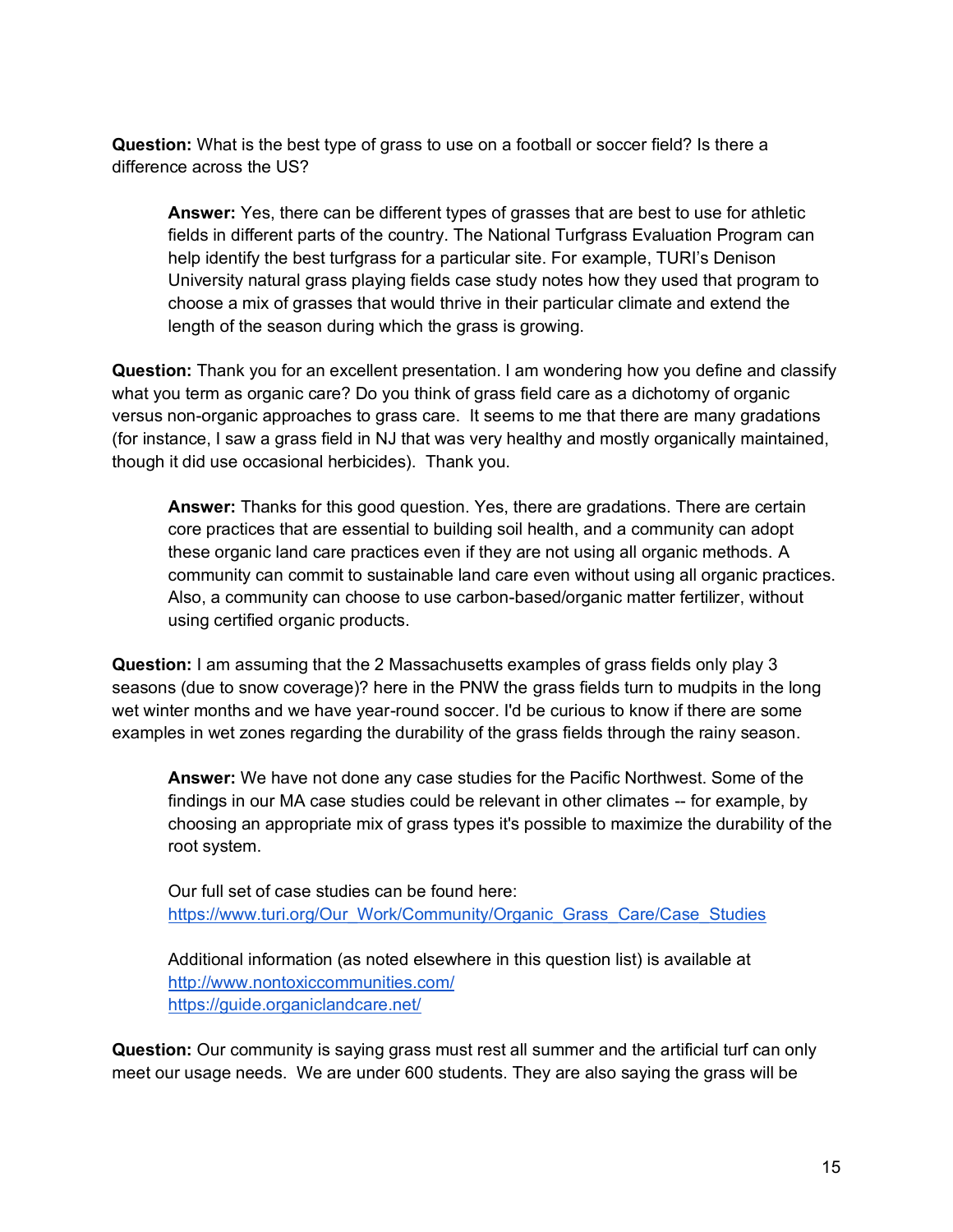overused and we will have to grow new grass and it will take 18 months to grow ‰Û can grass be put on a field faster?

**Answer:** Hours of play is one of the most common questions that comes up in decision making about natural grass or artificial turf. TURI's case studies address this (https://www.turi.org/TURI\_Publications/Case\_Studies/Organic\_Grass\_Playing\_Fields).

At TURI, we have learned that grass fields that are properly maintained do not need to be rested. Take a look at our case study on Martha's Vineyard (https://www.turi.org/content/download/13432/205432/file/Natural+Grass+Playing+Field+ Case+Study+MV+MA.Dec2020.pdf). They were able to excavate and rebuild a field to playable condition in a few months. The grass and soil health continue to improve over time with the right kind of care.

The key to a well-functioning field is healthy soil and a healthy grass root system, and fields can be diagnosed and maintained to address specific issues and performance needs. The Springfield, MA case study includes the number of hours played at three organically managed grass fields. Its Treetop Park, a full-sized soccer field, is used for approximately 1,050 hours of practice, games, and informal activity annually. The Denison University natural grass playing fields case study notes that their field managers periodically move the play area and goals several feet, in order to ensure that wear and tear is not focused in one part of the field.

**Question:** Can you send resources for some of these grass consultants? Or how do different communities find them?

**Answer:** There are resources for this included in TURI's fact sheet, a[t](https://www.turi.org/content/download/13543/206640/file/Factsheet.BuildinganOrganicMaintenanceProgramforAthleticFields.April2021.pdf) [https://www.turi.org/content/download/13543/206640/file/Factsheet.BuildinganOrganicM](https://www.turi.org/content/download/13543/206640/file/Factsheet.BuildinganOrganicMaintenanceProgramforAthleticFields.April2021.pdf) [aintenanceProgramforAthleticFields.April2021.pdf.](https://www.turi.org/content/download/13543/206640/file/Factsheet.BuildinganOrganicMaintenanceProgramforAthleticFields.April2021.pdf) The National Turfgrass Evaluation Program can help identify the best turfgrass for a particular site.

As noted above, also see: <http://www.nontoxiccommunities.com/> <https://guide.organiclandcare.net/>

**Question:** As far as the Vineyard study, if organic fields have worked well for them, why are they trying to install turf fields at the public schools?

**Answer**: I believe the Martha's Vineyard discussion about artificial turf was in progress for some time before the organic management project started – so that debate may have its own history and dynamics that aren't directly tied to an evaluation of the organically maintained natural grass fields and their performance. You may be interested to learn more about The Field Fund [\(www.fieldfundinc.org\)](http://www.fieldfundinc.org/), the nonprofit group that coordinates organic maintenance for the fields.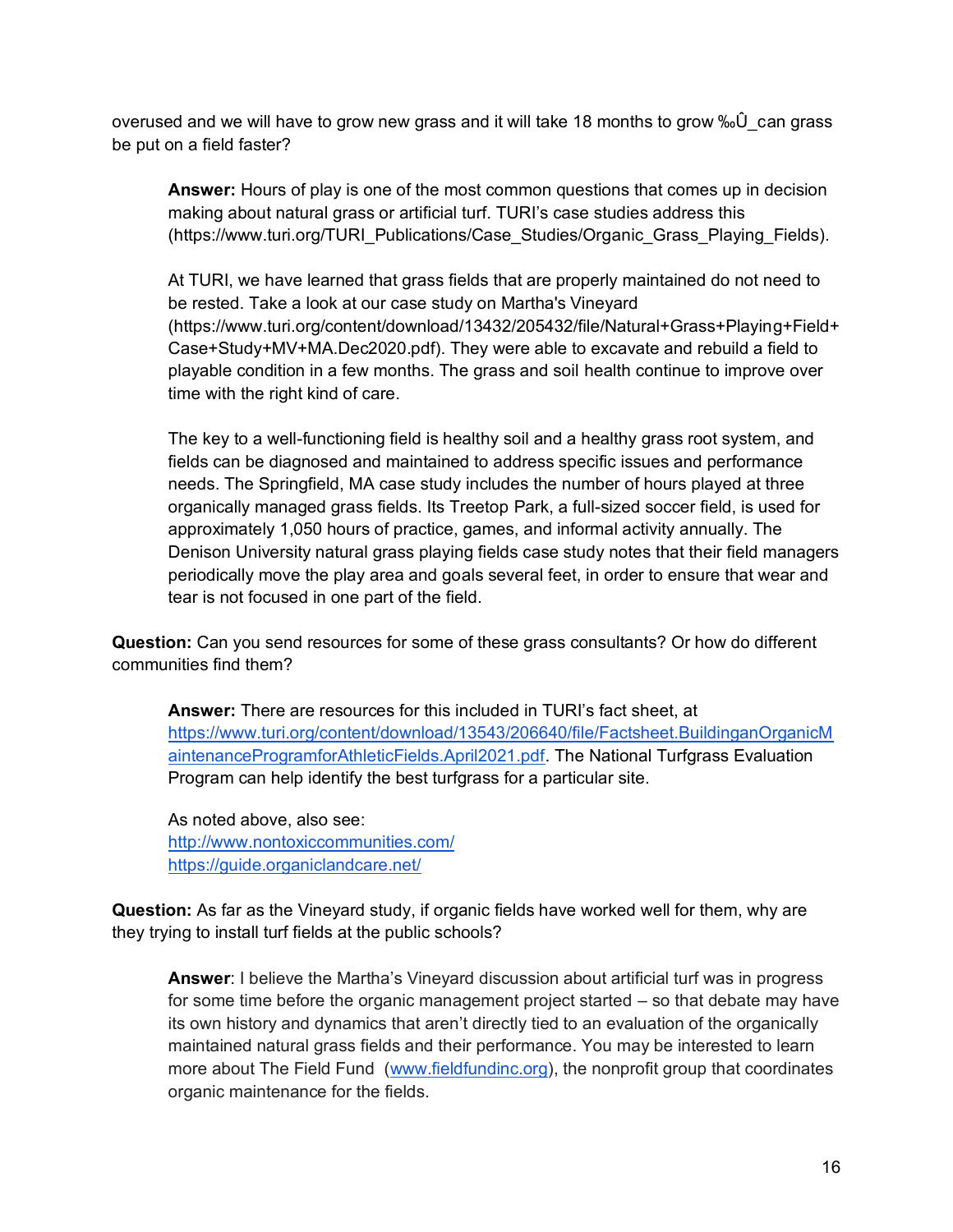### <span id="page-16-0"></span>**Accessibility**

**Question:** Is organic turf safe for those in wheelchairs and who use other mobility aids? If not, how can we make it safe? I have seen artificial turf marketed as "disability-friendly" and inclusive and it worries me.

**Answer:** We don't have information on disability access with artificial turf, but would expect that the main issue is whether there is an even surface that a mobility aid can move across without difficulty. Many of the approaches to improving grass fields using sustainable techniques also lead to a smoother surface.

### <span id="page-16-1"></span>Turf Costs & Related Topics

**Question:** How much does it cost to put an artificial field on a football field? What maintenance is required? Is it necessary to replace the tire crumb? How long will it last, what is done with the old thrown away turf?

**Answer:** We have some cost and maintenance data summarized in documents on our website, including:

Fact sheet:

[https://www.turi.org/TURI\\_Publications/TURI\\_Chemical\\_Fact\\_Sheets/PFAS\\_in\\_Artificial](https://www.turi.org/TURI_Publications/TURI_Chemical_Fact_Sheets/PFAS_in_Artificial_Turf_Carpet) [\\_Turf\\_Carpet](https://www.turi.org/TURI_Publications/TURI_Chemical_Fact_Sheets/PFAS_in_Artificial_Turf_Carpet)

#### Also see our 2016 "costs" document

[\(https://www.turi.org/content/download/10395/173557/file/Cost%20Artificial%20Turf.%20](https://www.turi.org/content/download/10395/173557/file/Cost%20Artificial%20Turf.%20September%202016.pdf) [September%202016.pdf\)](https://www.turi.org/content/download/10395/173557/file/Cost%20Artificial%20Turf.%20September%202016.pdf) and our Marblehead case study [\(https://www.turi.org/content/download/12705/198916/file/Natural+Grass+Playing+Field+](https://www.turi.org/content/download/12705/198916/file/Natural+Grass+Playing+Field+Case+Study+Marblehead+MA+revised.Nov2020.pdf) [Case+Study+Marblehead+MA+revised.Nov2020.pdf\)](https://www.turi.org/content/download/12705/198916/file/Natural+Grass+Playing+Field+Case+Study+Marblehead+MA+revised.Nov2020.pdf), which includes a comparison to artificial turf costs.

Maintenance for artificial turf includes fluffing, redistributing infill, seam repairs, replacing infill that is lost from the field over time, disinfecting, and other activities.

The typical useful life of an artificial turf field is 8 to 10 years, though some last longer; the vendor can provide information on the expected life of the product. Discarded turf materials are often stockpiled, and are generally not recycled.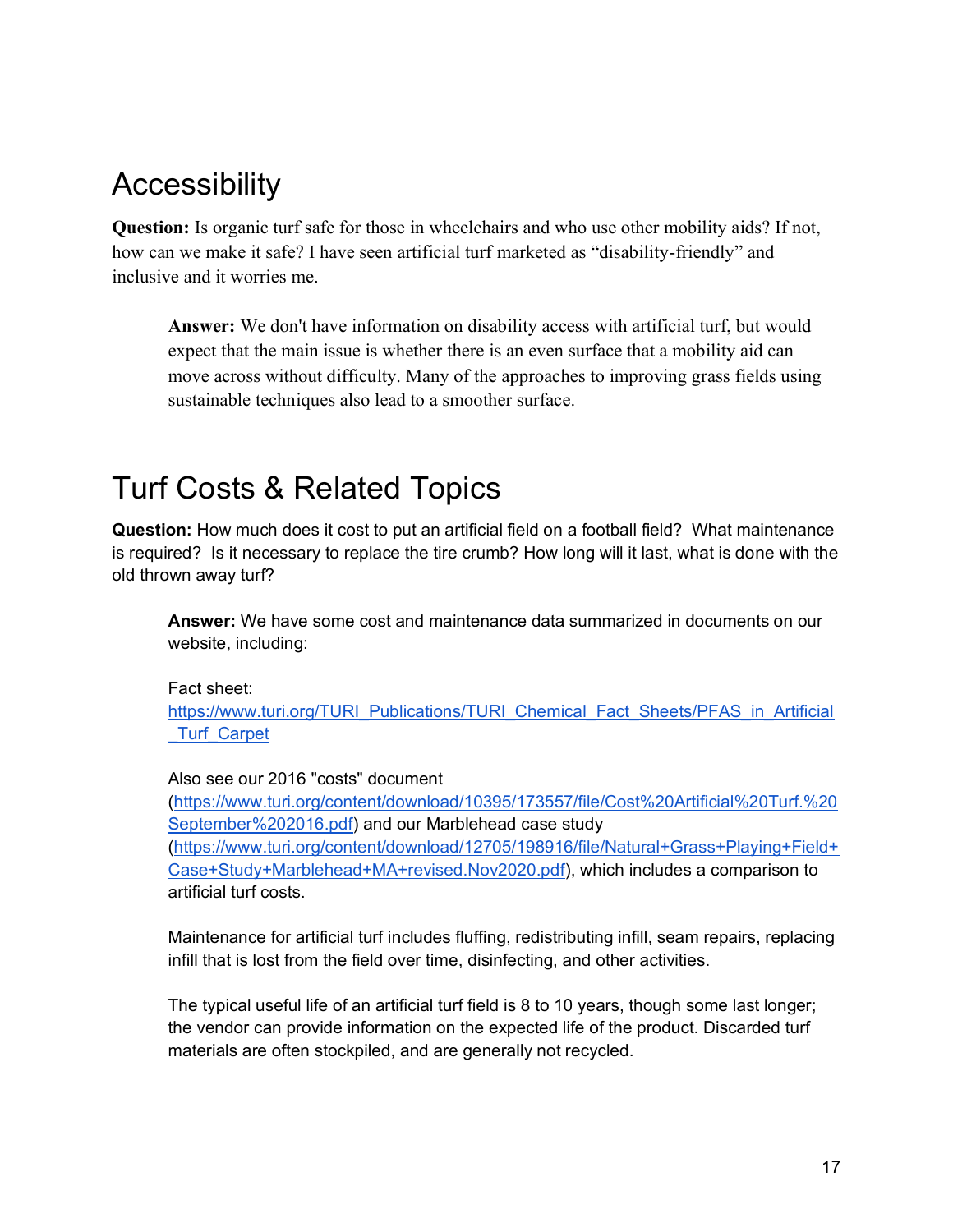The Sports Field Managers Association (STMA) estimates \$6.00-\$10.25 per square foot for construction and an average of \$5,000 – \$8,000 per year in material costs and approximately 300-500 hours of labor cost per year to maintain an artificial turf field. (https://www.stma.org/synthetic-turf-or-natural-grass-sports-fields/)

**Question:** How does the synthetic turf industry usually push back against the kinds of research findings that you all are presenting?

**Answer:** The synthetic turf industry has largely responded to concerns about tire crumb through the marketing of alternative infills made from materials such as rubber, plastic, and plant-based materials. (The term "virgin" rubber is used to describe rubber that is not a waste material.) Greenwashing terms include "green", "natural", "enviro", and "safe"; in fact, these newer products have not been tested for safety, and may also contain chemicals of concern. Industry points to a lack of studies on the health effects of turf and inherent difficulties in proving causality in epidemiological studies (e.g. long disease latencies, difficulty in accurately measuring exposure, recall bias) to support safety claims.

**Question:** In our community, there seems to be a fight between parents of athletes who are convinced they will get more play time out of artificial turf and environmentalists who feel the product is toxic. Any advice?

**Answer:** Hours of play is one of the most common questions that comes up in decisionmaking about natural grass or artificial turf. TURI's case studies address this [\(https://www.turi.org/TURI\\_Publications/Case\\_Studies/Organic\\_Grass\\_Playing\\_Fields\)](https://www.turi.org/TURI_Publications/Case_Studies/Organic_Grass_Playing_Fields). The key to a well-functioning field is healthy soil and a healthy grass root system, and fields can be diagnosed and maintained to address specific issues and performance needs.

For example, the Springfield, MA case study includes the number of hours played at three organically managed grass fields. Its Treetop Park, a full-sized soccer field, is used for approximately 1,050 hours of practice, games, and informal activity annually. The Denison University natural grass playing fields case study notes that their field managers periodically move the play area and goals several feet, in order to ensure that wear and tear is not focused in one part of the field.

In TURI's natural grass case studies, we document the annual amount of play on example fields. These were not the maximum amount of hours the fields could accommodate, they simply document the number of hours for which the communities were actually using the fields. All of the play needs were being met in these case study communities.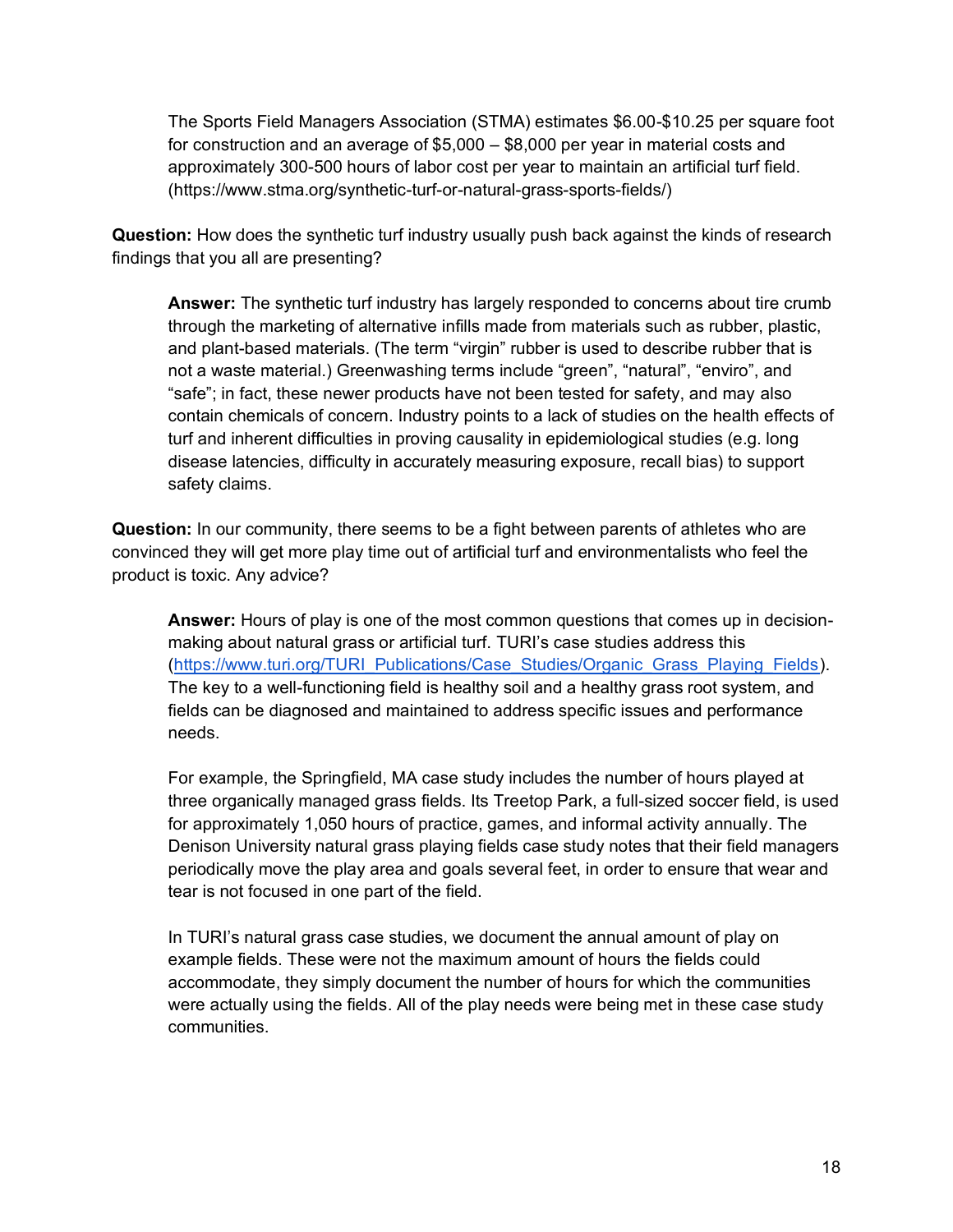# <span id="page-18-1"></span>**Community**

**Question:** Used tire crumb is used extensively in playground mats and tiles. We even have them on beaches in CA. They frequently break down. CA Coastal Commission in San Diego County recently turned a blind eye to one of these on the beach in Oceanside, CA. We have a big battle ahead of us to get rid of these toxic and carcinogenic materials that kids roll and play on. Is TURI actively helping communities with these battles, or do you have a more neutral stance and provide info via publications only?

**Answer:** We primarily provide information via publications, though we're happy to do our best to field questions from community members and decision makers. Our colleagues at this webinar at the Icahn School of Medicine at Mount Sinai are available to provide evidence-based guidance on the potential health effects of artificial turf to individual communities.

**Question:** Do you write letters of support for communities?

**Answer:** In general, TURI does not write letters or support or attend community meetings. Instead we have created a number of videos and documents that communities can use during decision making. We have two short videos in particular with community meetings in mind: a four-minute video about our organic grass case studies [\(https://www.youtube.com/watch?v=Cmjv1qteLho\)](https://www.youtube.com/watch?v=Cmjv1qteLho) and a five-minute video about artificial turf and [s](https://www.youtube.com/watch?v=jHgN11fxzaU)afer alternatives [\(https://www.youtube.com/watch?v=jHgN11fxzaU\).](https://www.youtube.com/watch?v=jHgN11fxzaU)) There are also some helpful short videos of interviews with Dr. Phil Landrigan (https://youtu.be/\_sijvzkc73w and [https://youtu.be/rT4jKG\\_88pI\)](https://youtu.be/rT4jKG_88pI).

Mount Sinai health professionals are also available to provide evidence-based guidance on the potential health effects of artificial turf to individual communities. See, for example: [https://villagegreennj.com/wp-content/uploads/2021/07/Mount-Sinai-Letter-to-](https://villagegreennj.com/wp-content/uploads/2021/07/Mount-Sinai-Letter-to-Maplewood-Township-June-2021.pdf)[Maplewood-Township-June-2021.pdf](https://villagegreennj.com/wp-content/uploads/2021/07/Mount-Sinai-Letter-to-Maplewood-Township-June-2021.pdf)

**Question:** In your experience, who is the best entry point in school districts to talk about these issues? Principals? Athletic directors? Facility managers?

**Answer:** This is really a question that community members would need to answer, but as a starting point, we would suggest that it can be helpful to offer information to all of those stakeholders within a school system.

# <span id="page-18-0"></span>Disposal/Recycling

**Question:** Can/will anyone speak to the issue of synthetic turf disposal?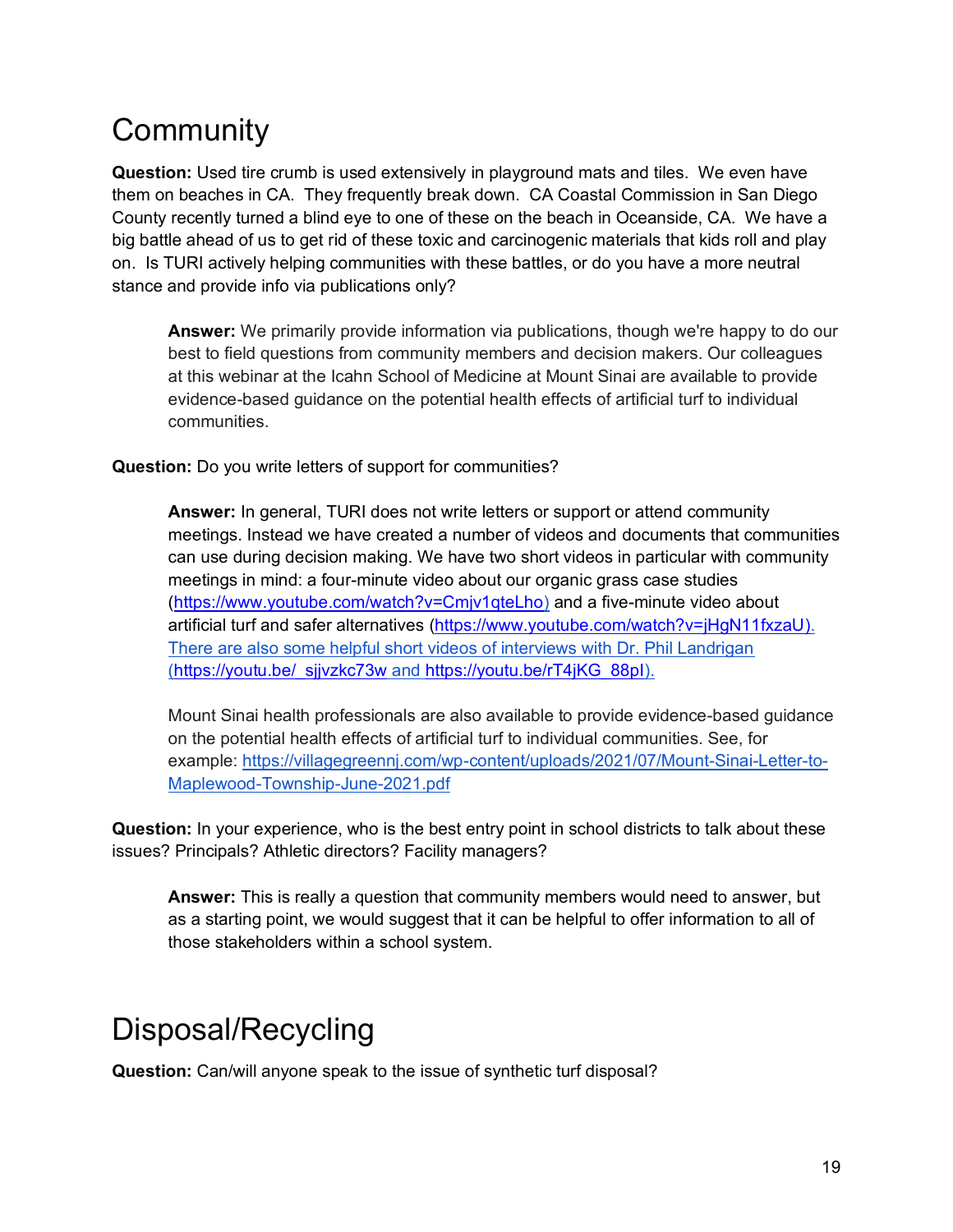**Answer:** Artificial turf fields typically only last around 8 to 10 years, at which time they need to be removed and disposed of. However, there are no state or federal regulations related to the disposal of artificial turf, which contains a complex mix of plastics, rubbers, and other materials. Many fields are placed in landfills or dumped in forests and wetlands at the end of their life, where chemicals continue to leach into the environment. For more information on this topic see:

*The Atlantic*: "The Dangerous Pileup of Artificial Turf" (https://www.theatlantic.com/science/archive/2019/12/artificial-turf-fields-are-piling-norecycling-fix/603874/)

*Environmental Health News*: "Hidden Gotcha in Artificial Turf Installations" [\(https://www.ehn.org/hidden-gotcha-in-artificial-turf-installations-2641507579\)](https://www.ehn.org/hidden-gotcha-in-artificial-turf-installations-2641507579)

*Zembla (public broadcasting program in The Netherlands - investigative reporting on artificial turf recycling)*:<https://www.youtube.com/watch?v=Y5o3J7uy4Tk>

*York Daily Record:* "Running out of Room: How Old Turf Fields Raise Potential Environmental Health Concerns": https://www.ydr.com/in-depth/news/2019/11/18/oldartificial-turf-fields-pose-huge-waste-problem-environmental-concerns-acrossnation/2314353001/

*Seattle Times*: "Rubber debris litters miles of Puyallup River after artificial turf was used in dam project without permit" (https://www.seattletimes.com/seattlenews/environment/rubber-debris-litters-miles-of-puyallup-river-after-artificial-turf-wasused-in-dam-project-without-

permit/?utm\_source=facebook&utm\_medium=social&utm\_campaign=article\_inset\_1.1& ct=t(RSS\_EMAIL\_CAMPAIGN)

**Question:** Is the state of New York currently evaluating regulation for disposal of synthetic turf? Can rolls of used turf currently be put in landfills or is there a temporary pause on disposal until regulations are put in place?

**Answer:** The New York State Department of Environmental Conservation (DEC) does not regulate artificial turf as solid waste so these materials can be placed in landfills. There is an active bill in the 2021-2022 legislative session that would conduct a comprehensive public health study that would include health and environmental impacts of turf disposal. Additionally, an act to amend the environmental conservation law has been proposed that would establish a carpet collection and recycling program, including artificial turf.

See below for the full text of the proposed legislation: https://www.nysenate.gov/legislation/bills/2021/s3269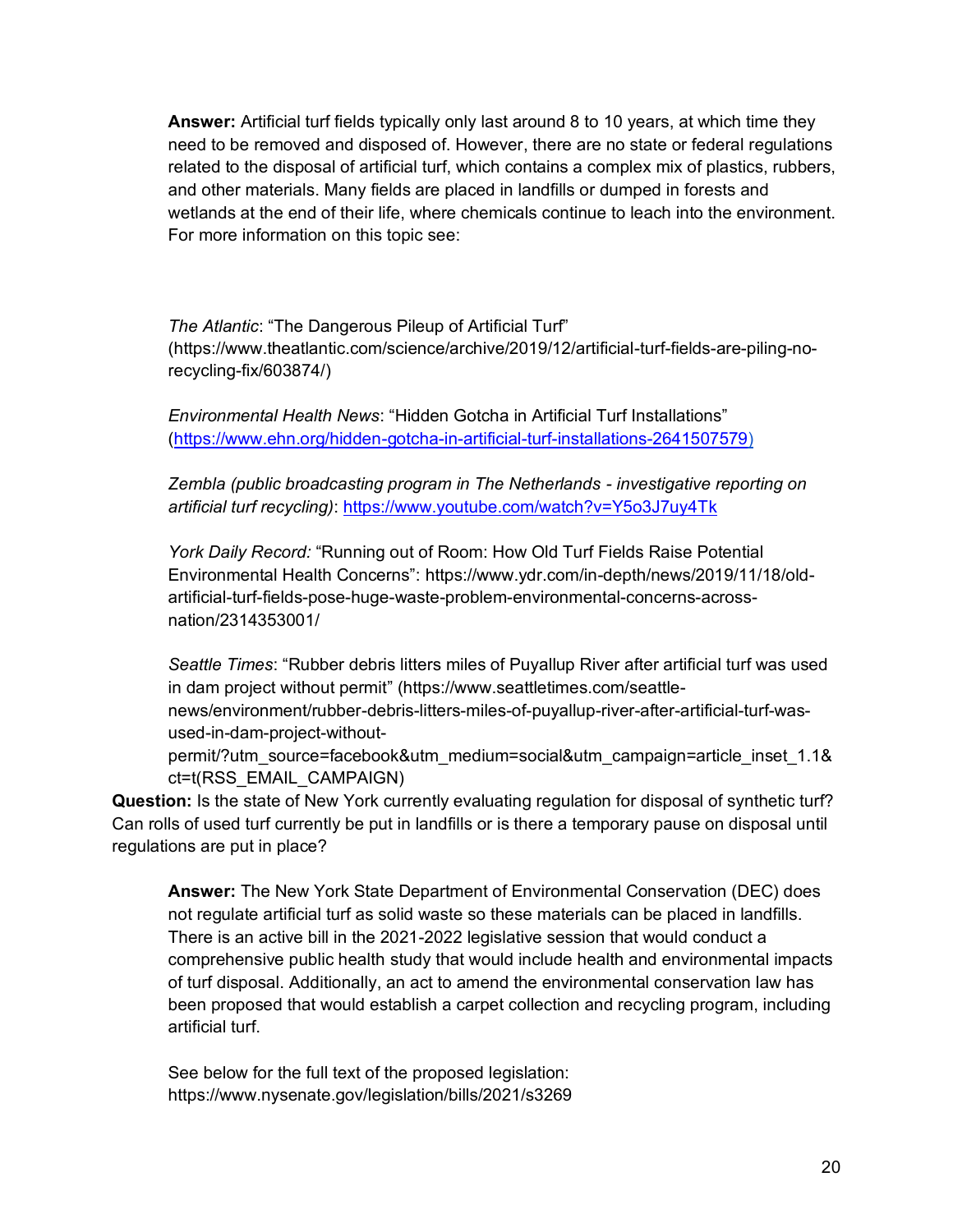https://www.nysenate.gov/legislation/bills/2021/A9279

**Question:** Is there any actual recycling for artificial turf and its components?

**Answer:** To the best of our knowledge, most artificial turf used in the US is not recycled, although individual portions may be used a second time in another location (e.g. in an animal care facility). These temporary re-use options simply delay the longer-term disposal problem, however.

A 2019 article in *The Atlantic* reported that scrap tires used in synthetic turf were continuing to be disposed of in landfills, urban and rural stockpiles, and natural areas [\(https://www.theatlantic.com/science/archive/2019/12/artificial-turf-fields-are-piling-no](https://www.theatlantic.com/science/archive/2019/12/artificial-turf-fields-are-piling-no-recycling-fix/603874/)[recycling-fix/603874/](https://www.theatlantic.com/science/archive/2019/12/artificial-turf-fields-are-piling-no-recycling-fix/603874/)). It said that the technology "to recycle this complex product separating the plastic grass and backing from the sand-and-rubber infill - still isn't fully developed in the United States, or is deemed too expensive." It refers to a 2016 report focused on California, finding that landfill disposal in that state is "by far the most common method for managing field components after removal."

An artificial turf recycling facility is being established in Pennsylvania: [https://dced.pa.gov/newsroom/gov-wolf-announces-artificial-turf-recycler-establishing](https://dced.pa.gov/newsroom/gov-wolf-announces-artificial-turf-recycler-establishing-first-north-american-facility-in-luzerne-county-creating-approximately-40-jobs/)[first-north-american-facility-in-luzerne-county-creating-approximately-40-jobs/](https://dced.pa.gov/newsroom/gov-wolf-announces-artificial-turf-recycler-establishing-first-north-american-facility-in-luzerne-county-creating-approximately-40-jobs/)

See the Zembla reporting, linked above, for more information on some of the technical limitations related to recycling.

# <span id="page-20-0"></span>Playgrounds

**Question:** Poured in place playgrounds (PIP) are a very concentrated point source of tires, too. These are playgrounds that are paved with tire materials, often with a layer of "virgin" synthetics on top. If you haven't had a chance to test these (which are similar to turf fields), they are worth a look, both for PAH levels, phthalate, and other toxicological questions.

**Answer:** Thank you for this comment. TURI has collected some information on playground surfacing in this report: [www.turi.org/Our\\_Work/Community/Playground\\_Surfacing.](http://www.turi.org/Our_Work/Community/Playground_Surfacing)

The Ecology Center has also done research on playground surfacing [\(www.ecocenter.org\)](http://www.ecocenter.org/).

**Question:** Similarly, could the research discussed here today be applied to the related pouredin-place rubber surfaces used in playgrounds and running tracks (many of which are virgin rubbers)?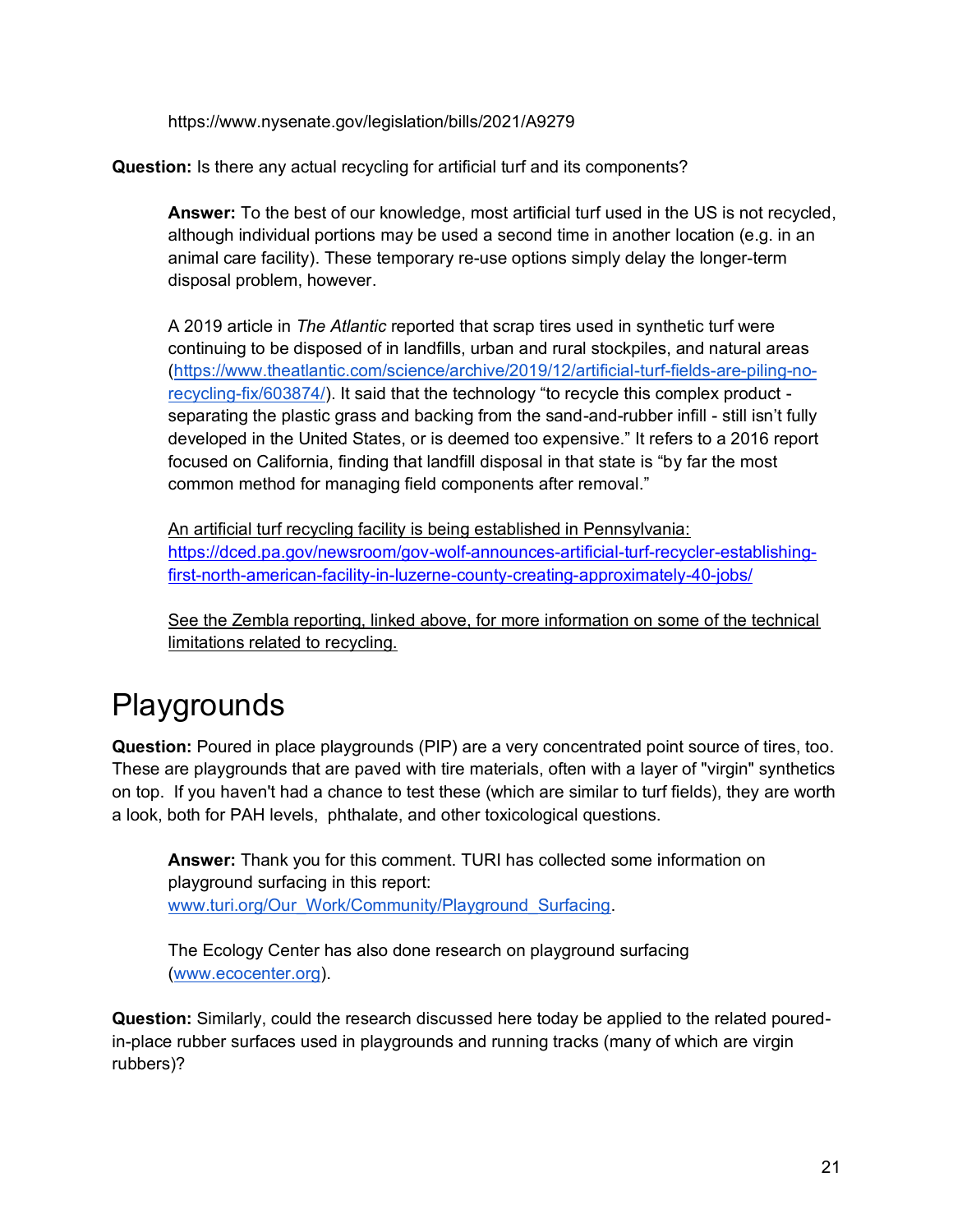**Answer:** Yes. Poured in place surfaces and running tracks can contain many of the same materials that turf infills are composed of (e.g. recycled tire rubber, EPDM). In addition they may contain other components with chemicals of concern such as coatings and solvents. When assessing these products it's important to also consider the different types of usage and who will be using them. For example, a young child crawling in a field of EPDM infill may experience different exposures and risk than an adult athlete running on an EPDM track.

**Question:** Is PIP made of used tires?

**Answer:** That is correct; poured-in-place (PIP) playground surfacing is often made with waste tire material. For more information, see TURI's report: https://www.turi.org/Our\_Work/Community/Playground\_Surfacing

#### <span id="page-21-0"></span>Children

**Question:** For each speaker, would you allow your 5 yo or 12 yo kid (if you have/had them) play on these fields regularly?

**Answer:** It's important for children to have the opportunity to engage in structured and unstructured activities with their peers, yet parents need to ensure the children's physical safety. For both cases you mention – a five-year-old and a twelve-year-old – there are concerns, including the risk of skin exposure and incidental ingestion of tire crumb particles, as well as exposure to excessive heat. Our suggestion would be to try to minimize a child's time on these fields, educate the child about minimizing exposure to tire crumb or other materials on the field, and certainly to avoid exposure on hot days. In addition, we would suggest being very attentive to any skin abrasions that occur and treating them promptly to minimize infection risk.

**Question:** What do you think of installing synthetic turf fields where middle school children (grade 5-8) have recess? How can the kids wash and change clothes after recess? We don't have time for that. Is it really necessary?

**Answer:** Artificial turf where schoolchildren have recess raises concerns about exposure to toxic chemicals in the turf. Children are especially vulnerable to health impacts from both toxic chemicals and excess heat. A natural grass field, ideally managed organically, provides a safer play surface.

TURI's case studies include communities that manage their natural grass fields organically or using organic techniques [\(https://www.turi.org/Our\\_Work/Community/Organic\\_Grass\\_Care/Case\\_Studies\)](https://www.turi.org/Our_Work/Community/Organic_Grass_Care/Case_Studies).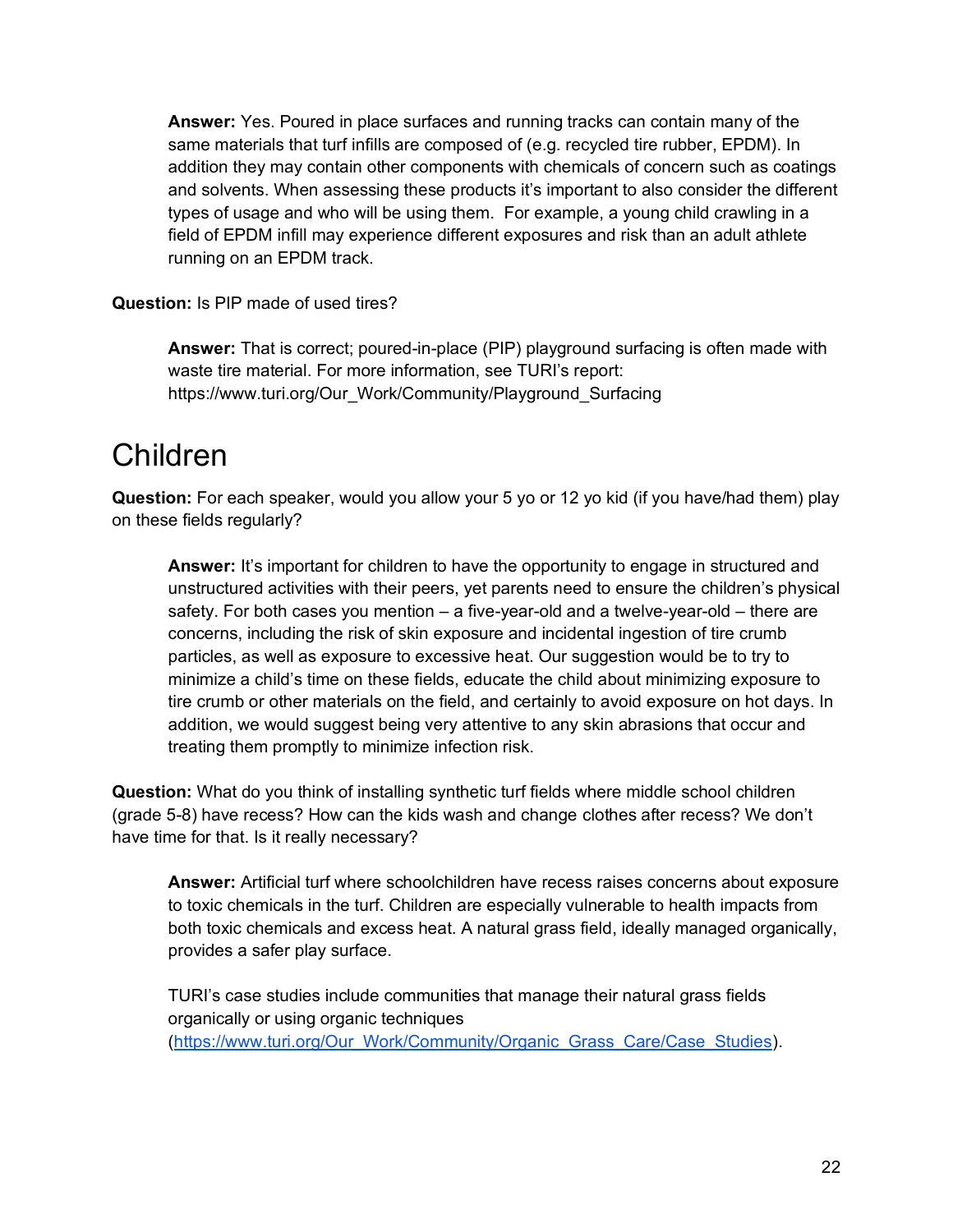If artificial turf is the only available area for recess, Mount Sinai recommends that children should brush any visible turf material off of their clothing and wash their hands immediately afterwards. Play should not be permitted on hot days.

**Question:** Like the Westport advisory. I'm not understanding how turning clothes inside out helps though.

**Answer:** The small pieces of tire crumb and grass blades can be carried home inside clothing and socks. Changing immediately and turning clothing inside out and shaking it over a garbage can is one approach to prevent bringing turf particles into your home.

# <span id="page-22-0"></span>**Policy**

**Question:** Thank you for these excellent talks. Curated, integrated, and actionable insights are quite hard to come by . . . but this session provided many of them. Are the speakers aware of any emerging policies or zoning laws that could help?

**Answer**: Here are some examples of policies and zoning regulations:

**European Union policy on PAHs:** As of August 2022, eight PAHs in tire crumb infills will be subject to new limits in the European Union [\(https://echa.europa.eu/hot](https://echa.europa.eu/hot-topics/granules-mulches-on-pitches-playgrounds?utm_source=echa-weekly&utm_medium=email&utm_campaign=weekly&utm_content=20210728&_cldee=d2FsdGVycEByc2Mub3Jn&recipientid=lead-b4715268b1e0e71180fa005056952b31-9a5cf698ed30497abcf8243d6266869a&esid=76a5ab12-80ef-eb11-812e-005056b9310e)[topics/granules-mulches-on-pitches-playgrounds?utm\\_source=echa](https://echa.europa.eu/hot-topics/granules-mulches-on-pitches-playgrounds?utm_source=echa-weekly&utm_medium=email&utm_campaign=weekly&utm_content=20210728&_cldee=d2FsdGVycEByc2Mub3Jn&recipientid=lead-b4715268b1e0e71180fa005056952b31-9a5cf698ed30497abcf8243d6266869a&esid=76a5ab12-80ef-eb11-812e-005056b9310e)[weekly&utm\\_medium=email&utm\\_campaign=weekly&utm\\_content=20210728&\\_cldee=](https://echa.europa.eu/hot-topics/granules-mulches-on-pitches-playgrounds?utm_source=echa-weekly&utm_medium=email&utm_campaign=weekly&utm_content=20210728&_cldee=d2FsdGVycEByc2Mub3Jn&recipientid=lead-b4715268b1e0e71180fa005056952b31-9a5cf698ed30497abcf8243d6266869a&esid=76a5ab12-80ef-eb11-812e-005056b9310e) [d2FsdGVycEByc2Mub3Jn&recipientid=lead-b4715268b1e0e71180fa005056952b31-](https://echa.europa.eu/hot-topics/granules-mulches-on-pitches-playgrounds?utm_source=echa-weekly&utm_medium=email&utm_campaign=weekly&utm_content=20210728&_cldee=d2FsdGVycEByc2Mub3Jn&recipientid=lead-b4715268b1e0e71180fa005056952b31-9a5cf698ed30497abcf8243d6266869a&esid=76a5ab12-80ef-eb11-812e-005056b9310e) [9a5cf698ed30497abcf8243d6266869a&esid=76a5ab12-80ef-eb11-812e-](https://echa.europa.eu/hot-topics/granules-mulches-on-pitches-playgrounds?utm_source=echa-weekly&utm_medium=email&utm_campaign=weekly&utm_content=20210728&_cldee=d2FsdGVycEByc2Mub3Jn&recipientid=lead-b4715268b1e0e71180fa005056952b31-9a5cf698ed30497abcf8243d6266869a&esid=76a5ab12-80ef-eb11-812e-005056b9310e)[005056b9310e\)](https://echa.europa.eu/hot-topics/granules-mulches-on-pitches-playgrounds?utm_source=echa-weekly&utm_medium=email&utm_campaign=weekly&utm_content=20210728&_cldee=d2FsdGVycEByc2Mub3Jn&recipientid=lead-b4715268b1e0e71180fa005056952b31-9a5cf698ed30497abcf8243d6266869a&esid=76a5ab12-80ef-eb11-812e-005056b9310e).

**Local school board heat policy:** The school board of Burlington, MA has taken additional steps to protect student athletes by ensuring that both WBGT and surface temperature are taken into account. Burlington's policy, "Utilizing Artificial Turf in the Heat,"

(https://www.burlingtonpublicschools.org/district/district\_policies/utilizing\_artificial\_turf\_in \_the\_heat) requires use of an infrared heat gun to determine field surface temperature. The policy includes information about the conditions under which athletes may use artificial turf fields and the conditions under which their activities must be moved to grass fields. For example, the policy states that if the National Weather Service issues a Heat Advisory, artificial turf cannot be used for physical education if the air temperature is higher than 85 degrees with humidity 60 percent or more. Under these conditions, only a grass surface may be used.**Policies on waste turf fields:** There have been some efforts to adopt requirements related to safer disposal of artificial turf fields at the end of the product life. See, for example:

[https://www.marylandmatters.org/2020/02/20/proposed-legislation-could-see-more](https://www.marylandmatters.org/2020/02/20/proposed-legislation-could-see-more-environmentally-friendly-turf-removal/)[environmentally-friendly-turf-removal/.](https://www.marylandmatters.org/2020/02/20/proposed-legislation-could-see-more-environmentally-friendly-turf-removal/)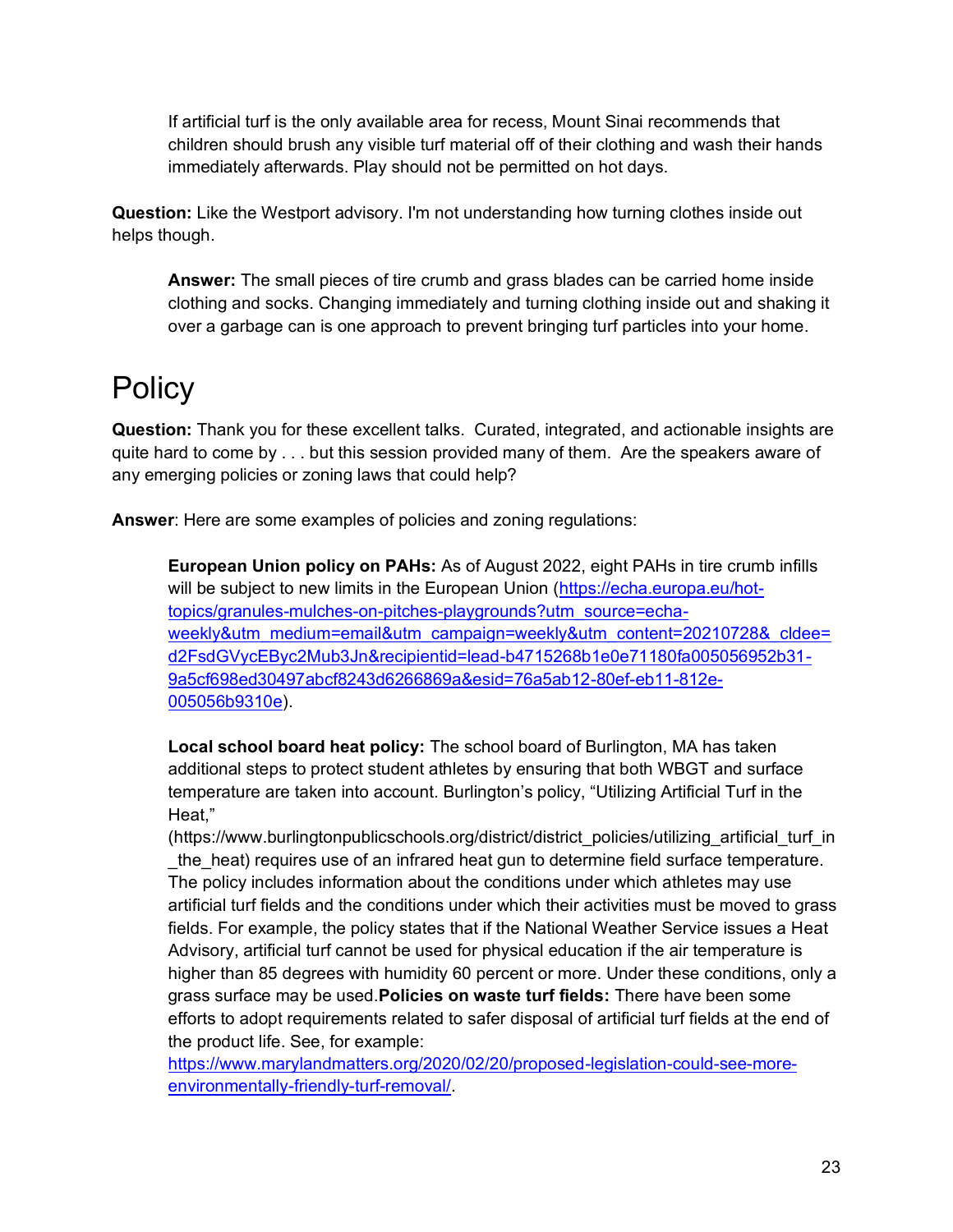**Local moratorium on installation of new artificial turf fields:** A number of communities have adopted moratoria on installation of new artificial turf fields. For example, the town of Wayland, Massachusetts adopted a moratorium and also allocated funds for natural grass fields as an alternative (see:

[https://patch.com/massachusetts/wayland/wayland-enacts-turf-field-moratorium-elects](https://patch.com/massachusetts/wayland/wayland-enacts-turf-field-moratorium-elects-grass-option)[grass-option\)](https://patch.com/massachusetts/wayland/wayland-enacts-turf-field-moratorium-elects-grass-option).

**State wellhead protection rules:** Some communities have made decisions about athletic field surfacing based on wellhead zoning. In Massachusetts, information on Zone 1 wellhead protection zones is available on MassDEP's website (www.mass.gov/servicedetails/wellhead-protection-tips-for-small-public-water-systems).

**Question:** What is the role of the federal, state, and local governments to address this?

**Answer:** Federal, state and local governments have engaged on this issue in several ways. In some cases government entities have actively supported the use of waste tire materials in recreational settings, as part of a larger effort to identify alternative uses for these waste materials. Government entities have also worked to identify and assess hazards.

- Federal agencies have undertaken a series of studies related to the possible health effects of tire crumb used in artificial turf fields. Federal agencies have also played a role in the development of the artificial turf industry by supporting the use of waste tire materials in a range of settings.
- Some state agencies have worked to assess potential health effects of playing on artificial turf fields containing tire crumb infill. In addition, a number of state agencies have programs to address tire waste, and in some cases, states provide subsidies for the use of tire waste in a range of settings.
- Many of the decisions about athletic fields are made at the local level. Town committees, athletic groups, parents, and taxpayers may be involved in decision making. Decision-makers at the local level are also able to make decisions about investing in rebuilding natural grass fields, shifting from conventional to organic management techniques, and making improvements to natural grass field management to improve the quality of the playing surface. Some municipal governments or school districts have adopted limits or moratoria on the installation of artificial turf subject to certain criteria (e.g. presence of tire crumb, presence of PFAS), and some have adopted requirements related to heat. Some also require signage to warn athletes and parents about hazards.

# <span id="page-23-0"></span>EPA study/infills/tire crumb

**Question:** Has the long-awaited EPA report on artificial turf and crumb rubber been completed and released yet?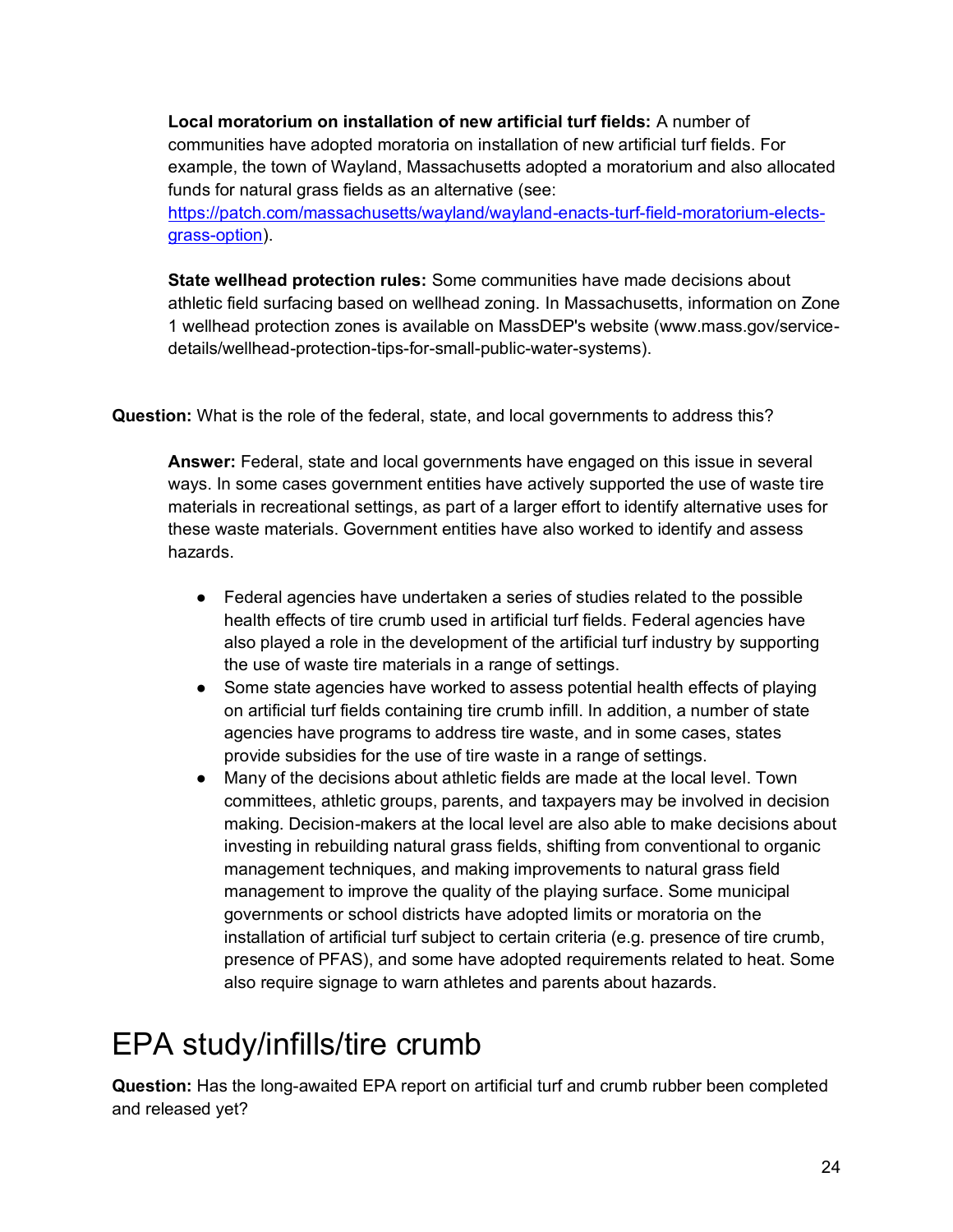**Answer:** The federal turf study is not complete. EPA, NTP and CPSC have released three reports as part of this study, in 2016 and 2019. These include a literature review, materials characterization, and a preliminary study to inform playground exposure assessments consisting of phone interviews of parents of young children. None of these studies included a risk assessment or biomonitoring to assess chemical exposures. Planned biomonitoring studies by the CDC to assess actual exposures by users of turf fields have been postponed due to the COVID-19 pandemic.

To read more about the study and access the reports: [https://www.epa.gov/chemical](https://www.epa.gov/chemical-research/federal-research-recycled-tire-crumb-used-playing-fields)[research/federal-research-recycled-tire-crumb-used-playing-fields](https://www.epa.gov/chemical-research/federal-research-recycled-tire-crumb-used-playing-fields)

#### <span id="page-24-0"></span>Safer Alternatives

**Question:** Are there any future artificial turf surfaces in development that address the many environmental and health concerns all of you have cited?

**Answer:** That's a good question. We are aware of a variety of innovations in artificial turf, but it's not clear whether any of these innovations address the full range of health and environmental concerns.

**Question:** How many of the chemicals are in the dust - have there been many studies into the dust coming off the crumb?

**Answer:** It's hard to give an accurate number of total chemicals, because manufacturers used different formulations in their products. Also, multiple transformation products can be generated from a single ingredient, making it more complicated. A rough estimate would be in the hundreds,according to the existing studies and reports.

Some studies have specifically examined dust, while others have focused on other aspects, such as offgassing to air, leaching to water, or material characterization.

**Question:** The Montgomery County Civic Federation publishes a monthly newsletter. May I share the presentations link and the recording link in the next issue? It will publish in the next 10-days at www.montgomerycivic.org. We have written numerous articles on the ST subject over the last 10 years.

**Answer:** Yes, you are welcome to share this material.

**Question:** Are you guys familiar with Organic Land Care Standards and AOLCPs (accredited organic land care professionals, there is a national database online). This could help you refer solution based offerings that further this discussion in a productive way. I'm with [www.NonToxicCommunities.com;](http://www.nontoxiccommunities.com/) you can access those links on our site or contact us for a conversation. Excellent presentation and hope the recording will be made available?